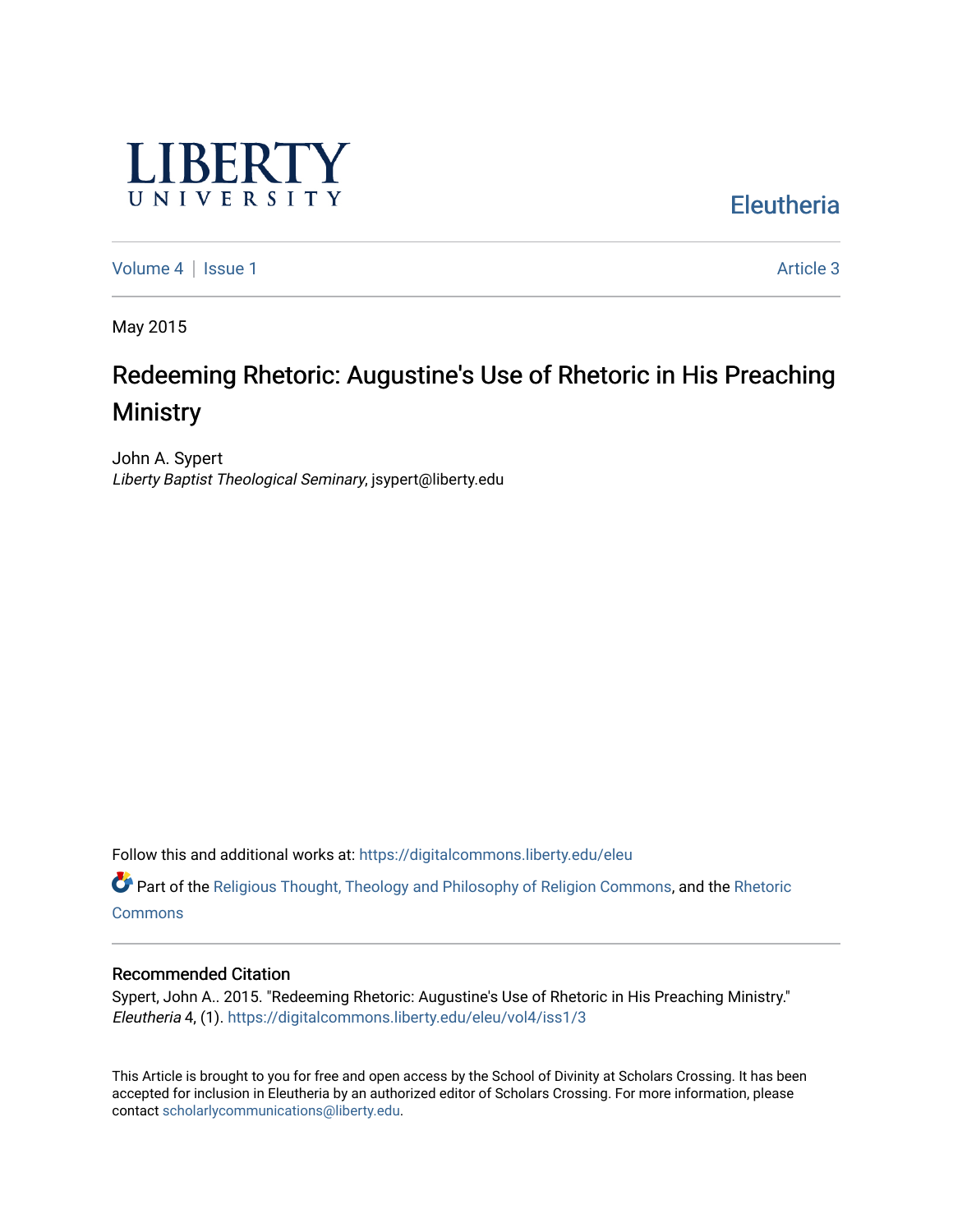# Redeeming Rhetoric: Augustine's Use of Rhetoric in His Preaching Ministry

# **Abstract**

The art and practice of rhetoric occupied a fundamental place in the ancient Roman world. It is thus not surprising that Augustine (354-430 AD) was deeply committed to the art of speaking well. He spent his youth mastering the theory of rhetoric, putting into practice what he had learned during a preaching career of almost forty years. This essay examines elements of rhetoric in Augustine's preaching, arguing that he purposely appropriated common rhetorical elements in his preaching for the purpose of making Scripture both plain and compelling to his audience. Augustine's training in rhetoric is summarized, followed by an overview of the context, Scriptural basis, and style of his preaching. His thoughts on the use of rhetoric in preaching are discussed, primarily by summarizing his arguments from Book Four of his treatise On Christian Doctrine. The essay concludes by offering several examples of rhetorical devices used by Augustine in his preaching.

# Keywords

Augustine, Rhetoric, Preaching

# Cover Page Footnote

PhD, Liberty Baptist Theological Seminary (2014)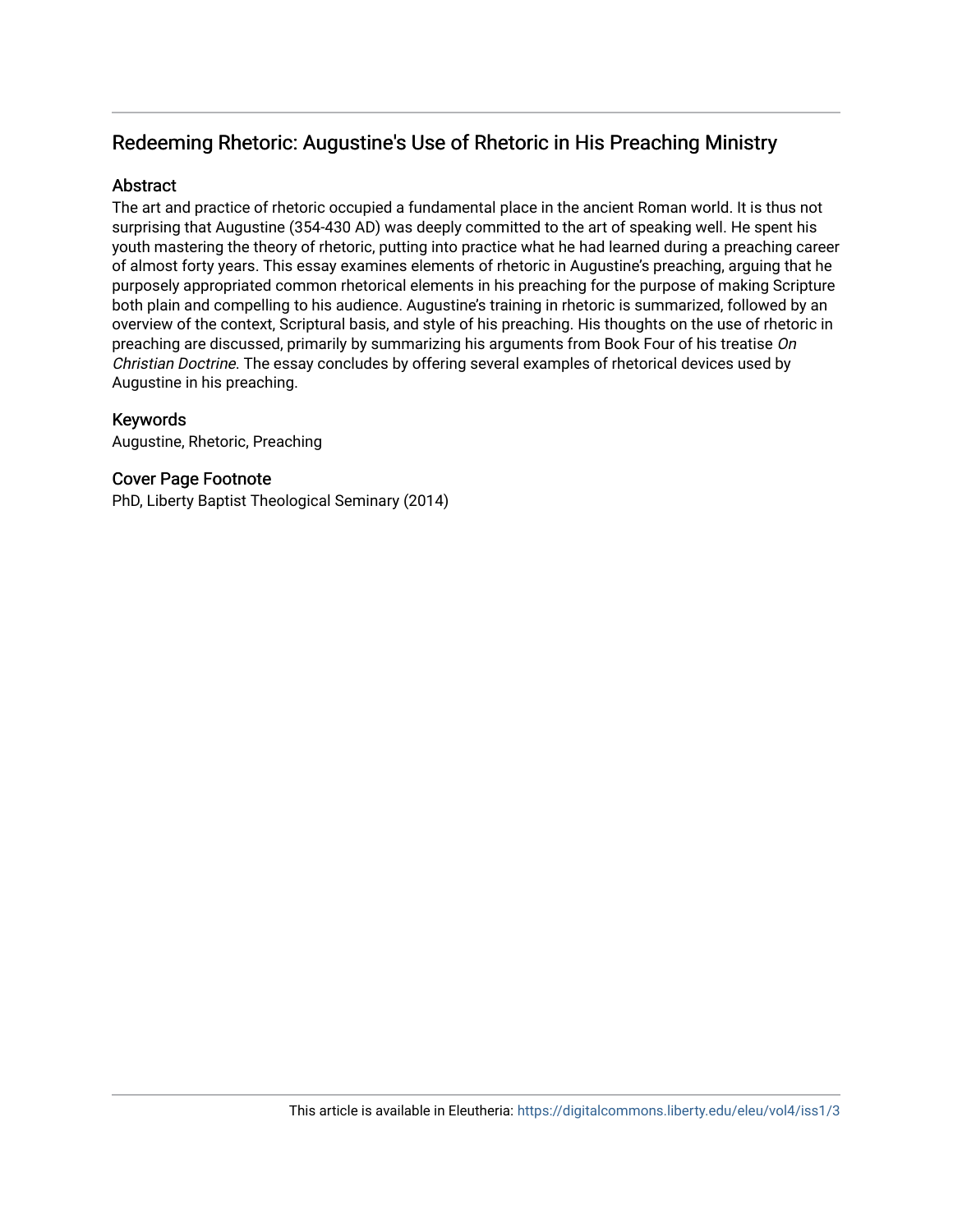$\overline{a}$ 

#### INTRODUCTION

 Augustine is in many ways a product of his culture. "If late antique culture was defined by anything," says Carol Harrison, "it was the art of rhetoric, the art of public speaking, of teaching, moving and persuading an audience."<sup>1</sup> Rhetoric occupied a fundamental place in the Roman world, so it is no surprise that Augustine was deeply committed to the art of speaking well. In his discussion of Augustine's use of rhetoric, Richard Lischer succinctly defines rhetoric as "the theory and practice of persuasive discourse."<sup>2</sup> Augustine, as will be discussed below, spent his younger years mastering the theory of rhetoric, and then spent the rest of his life putting into practice what he had learned.

This essay will examine elements of rhetoric in Augustine's preaching, arguing that he purposely appropriated common rhetorical elements in his preaching for the purpose of making Scripture both plain and compelling to his audience. A brief summary of Augustine's training and career in rhetoric will be given, followed by an overview of the context, Scriptural basis, and style of his preaching. Augustine's thoughts on rhetoric in preaching will then be outlined, primarily by summarizing his arguments from Book Four of his treatise *On Christian Doctrine*. This essay will close by citing several examples of rhetorical devices used by Augustine in his preaching. Augustine's training and early career in rhetoric will now be summarized.

## AUGUSTINE'S TRAINING AND CAREER IN RHETORIC

The power of spoken words fascinated Augustine throughout his life. "When we speak truly," he said in his treatise *On Faith and the Creed*, "we act with our words…" and, "What other objective do we have but to introduce our very mind into the mind of our hearer."<sup>3</sup> This fascination with words began at a young age for Augustine. In Madauros, a town just to the south of his hometown of Thagaste, Augustine began "in a serious and systematic way to experience the educational training of the day."<sup>4</sup> This education would consist of training in language, literature, and oratory. These three components made up the trivium of classical Roman education at that time. Augustine completed the first stage of training in Thagaste, which involved reading, writing, and arithmetic. He began the second stage, the study of grammar, in Madauros (366-69 A. D.). The third stage, the study of rhetoric, he would begin in Madauros but complete in Carthage.

The second stage (grammar) focused on the poets and on the right method of writing and speaking. This stage was essentially a study of literature. Augustine, says O'Meara, grew up in the "Golden Age of the grammarians." The grammarians were committed to definitions of words and preciseness in communication, traits that would mark Augustine's literary and preaching ministry for the rest of his life. The second stage of training overlapped some with the

<sup>1</sup>Carol Harrison, "The Rhetoric of Scripture and Preaching: Classical Decadence or Christian Aesthetic?," in Augustine and His Critics: Essays in Honour of Gerald Bonner, eds. Robert Dodaro and George Lawless (London: Routledge, 2000), 215.

<sup>2</sup>Richard Lischer, ed., The Company of Preachers: Wisdom in Preaching, Augustine to the Present (Grand Rapids: Eerdmans, 2002), 277.

<sup>3</sup>On Faith and the Creed 3.3-3.4, in William Harmless, ed., Augustine in His Own Words (Washington D. C.: The Catholic University of America Press, 2010), 282.

<sup>4</sup>John J. O'Meara, The Young Augustine: The Growth of St. Augustine's Mind Up to His Conversion, rev. ed. (New York: Alba House, 2001), 22.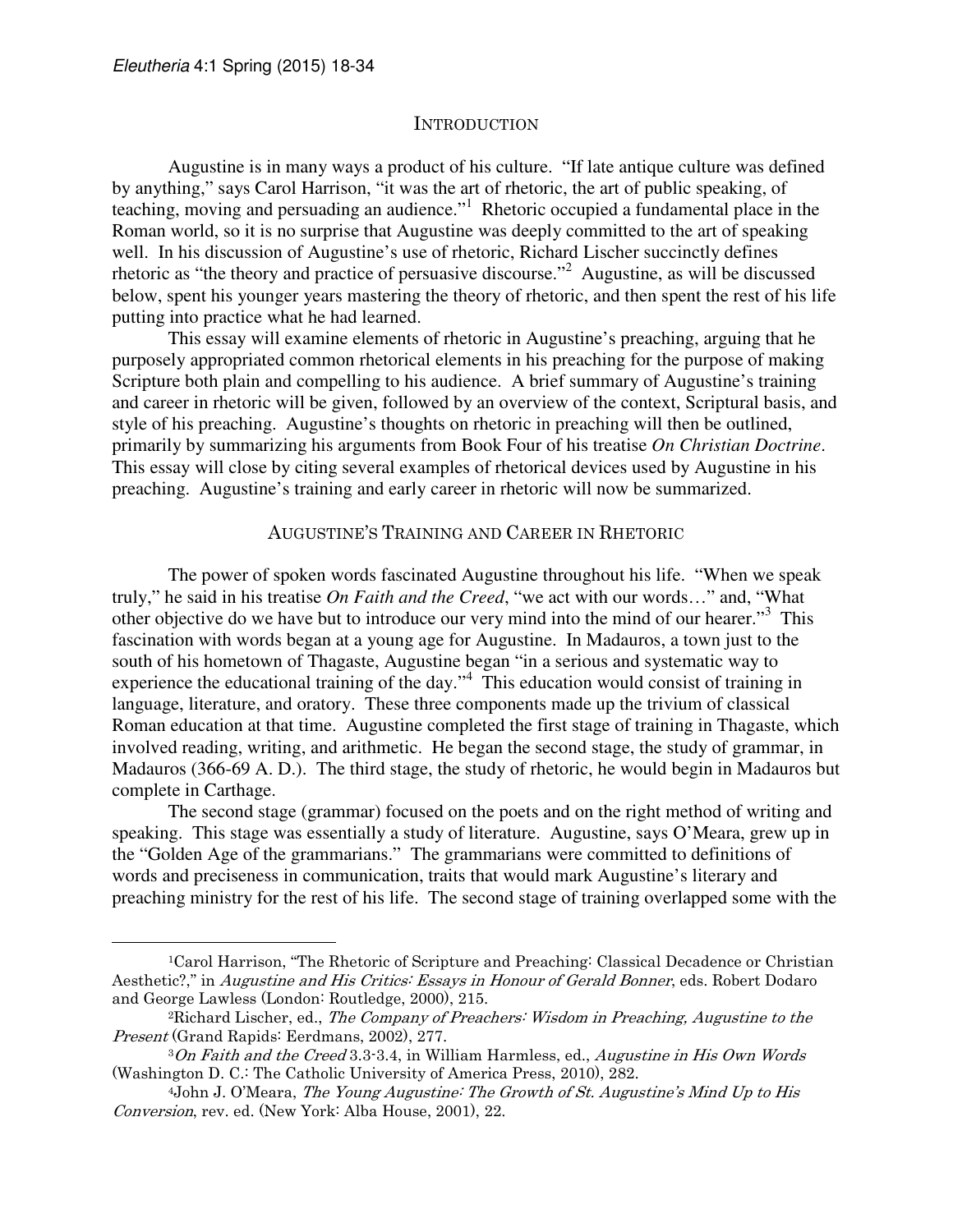third stage, so Augustine began to study rhetoric while he was still in Madauros. This means that his first academic exposure to rhetoric came as a twelve to fifteen-year-old boy.

The discipline of rhetoric was less exact than grammar, "for the appeal was no longer to reason but to emotion and imagination."<sup>5</sup> This portion of his education left an even larger mark on Augustine's life. Cipriani says that Augustine cultivated the "rhetorical ideal" until he was eighteen years old. The ideal was "to learn to speak eloquently."<sup>6</sup> As mentioned above, late antique culture was defined by the art of rhetoric. "All education – the liberal disciplines or arts – were simply a preparation for this, the highest achievement, the most desirable and influential profession of late antique culture."<sup>7</sup> Augustine's education and interest in rhetoric was not, therefore, out of the ordinary in the culture that he lived.

After a year off so that his father could save up money for his school expenses, Augustine moved to Carthage to finish the third and final stage of his educational training. Carthage was the capital of Roman Africa, and was thus a much larger and more pagan city. O'Meara says that "Africa led Italy and every other country in lust, and Carthage led the rest of Africa."<sup>8</sup> In Carthage, Augustine witnessed the rampant idolatry and debauchery that accompanied paganism. Though his moral life may have taken a turn downward (it was in Carthage that he took a concubine), his academic life continued to progress. He diligently pursued his studies and finished out the third stage of his educational program. Augustine was now trained and ready for a career in rhetoric, a career that was highly esteemed and sought after in the Roman Empire of late antiquity.

After completing his education, Augustine taught in Thagaste for a year (373-374), before going back to Carthage in order to teach rhetoric. He ended up teaching in Carthage for nine years (374-383), taking "every possible step to distinguish himself above his colleagues."<sup>9</sup> He wrote his first book, *On the Beautiful and Fitting*, during this time, while also scoring an important victory in a rhetorical competition. The competition was presided over by Vindicianus, who was the Proconsul of Africa at that time (377). After Augustine was declared the winner of the competition, Vindicianus himself crowned him with a crown of garland in front of the large crowd.<sup>10</sup>

Augustine's rhetorical proficiency gained him a friendship with the Proconsul, thus allowing him to move in the highest circles of Roman Africa. He was only twenty-three. In 383, he sailed for Rome, deceiving his mother and his friend and patron Romanianus in the process. It is unclear exactly why he went to Rome, but the suddenness of the move seems to point to the inward tensions that Augustine was dealing with regarding his commitment to Manicheism. Whatever the reason, Augustine was not deterred from advancing his career in rhetoric.

In 384, he applied and was accepted as the Professor of Rhetoric in Milan. His skill as a professional rhetor, along with the right connections, led him to one of the highest posts of his profession in the Empire. It was in Milan, however, that his career would take an unexpected turn. It was during his time there that he converted to Christianity, which led him to resign from his post as Professor of Rhetoric. His career as a public speaker, however, was just beginning.

<sup>5</sup>Ibid., 23.

 $\overline{a}$ 

 $6$ Nello Cipriani, "Rhetoric," trans. Matthew O'Connell, in *Augustine Through the Ages: An* Encyclopedia, ed. Alan Fitzgerald (Grand Rapids: Eerdmans, 1999), 724.

<sup>7</sup>Harrison, 215. <sup>8</sup>O'Meara, 37. <sup>9</sup>Ibid., 82.

<sup>10</sup>Ibid., 85.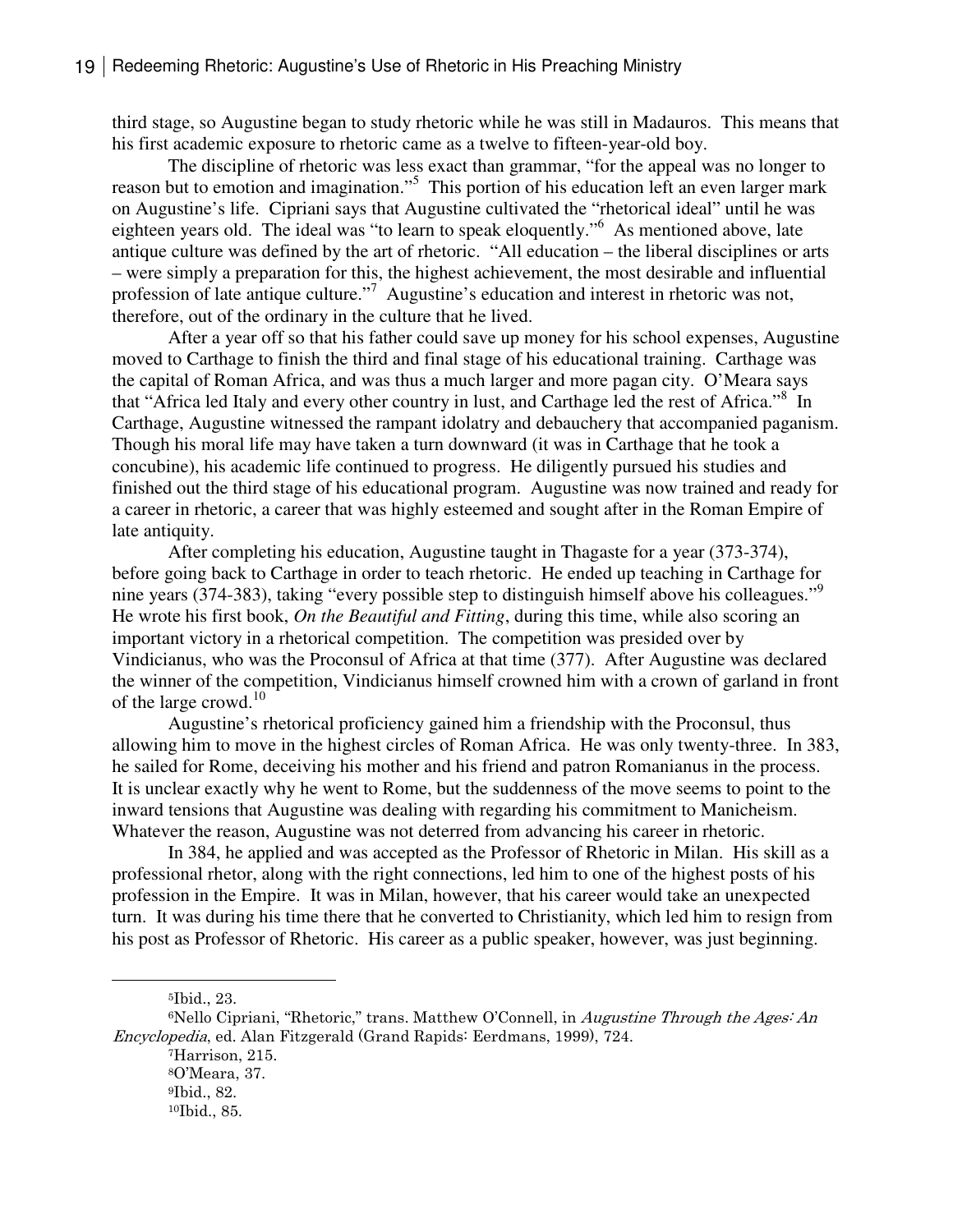#### AUGUSTINE'S PREACHING

 Augustine's conversion slowly changed the entire direction of his life. His academic interests and pursuits did not immediately change, but he did begin to approach things from new angles and with new motivations. For example, his conversion did not extinguish his love for philosophy, but it did alter the way he approached the philosophical task. In the same way, Augustine's commitment to rhetoric did not disappear when he was converted.<sup>11</sup> Rhetoric, as will be explored more fully below, became a tool in the service of Augustine's new Master. This was most evident, of course, in Augustine's preaching ministry – an overview of which will now be given.

#### *Context*

 Most of Augustine's preaching was done in Hippo, where he was Bishop, but he frequently preached in Carthage, as well in other smaller towns across Roman North Africa. His preaching ministry probably began in 391, the year that he was ordained a presbyter in Hippo, and he probably preached until 426 – the year of his resignation. Of the approximately 6,000- 10,000 sermons that he preached in his lifetime, only about 500 of them have been preserved.<sup>12</sup>

In his prime, Augustine preached two or three times a week during a normal week and every day of the week before and after Easter.<sup>13</sup> In that day and time, sermons were expected to last an hour – an expectation that Augustine usually met and exceeded. Some sermons, however, were shorter than an hour. The audience would stand throughout the service, men on one side, women on the other, with Augustine usually seated in the *cathedra*, although he did stand occasionally, on the apse in the front of the basilica. The Basilica Major (also called the *Basilica Pacis*, or "Basilica of Peace") was the main church in Hippo, and was thus where Augustine did the majority of his preaching. Harmless says that the dimensions of this Basilica – 41 yards long, 20 yards wide, make it one of the largest churches in North Africa.<sup>14</sup> The floor would have been covered with beautiful, bright-colored mosaics, and the interior would have been lit using small oil lamps. Muller says that, because the basilicas in North Africa were usually of considerable size, the preacher would need to be in good health and have "high rhetorical powers" in order to preach effectively to the large audiences. Augustine's training and natural giftedness meant that he was well equipped for this task, as his long preaching ministry in Hippo and beyond make clear.

Augustine's sermons were routinely transcribed by a stenographer and sent out to bishops in other North African cities, being of great use for preachers of lesser ability.<sup>15</sup> The

<sup>11</sup>Cipriani says that Augustine "did not cease to value the positive value of rhetoric" after his conversion. "Rhetoric," 724.

<sup>12</sup>Hildegund Muller says that approximately 800 sermons have been preserved. See her "Preacher: Augustine and His Congregation," in  $\Lambda$  Companion to Augustine, ed. Mark Vessey (Malden, MA: Wiley-Blackwell Publishing, 2012), 301. Cf. Edward L. Smither, Augustine as Mentor: A Model for Preparing Spiritual Leaders (Nashville: Broadman and Holman, 2008), 129; Harmless, 124-5, n. 8.

<sup>13</sup>Muller, 301. <sup>14</sup>Harmless, 122. 15Smither, 129.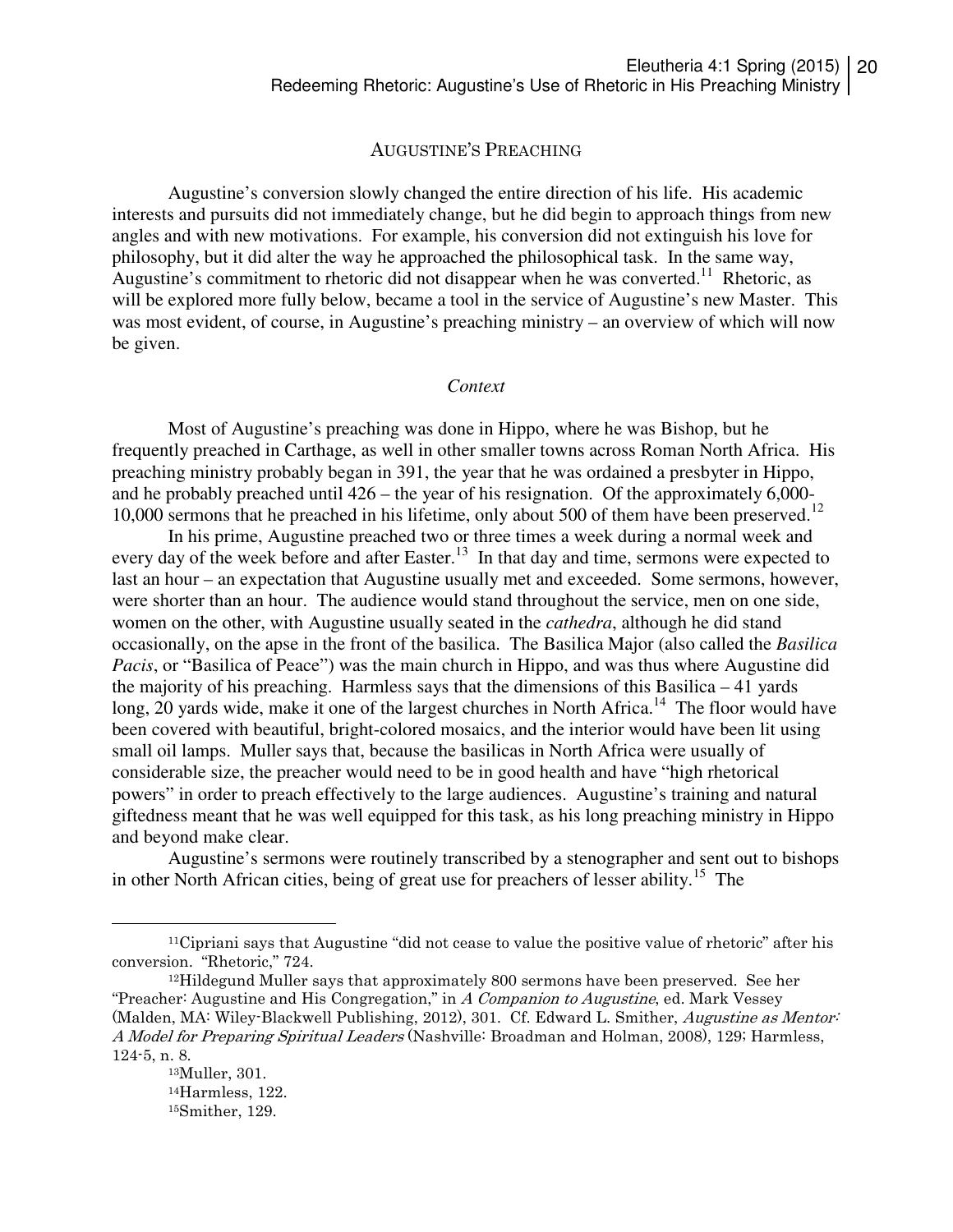preservation of many of his sermons by transcription reveals determination and infrastructure on Augustine's part. Wherever he went to preach, scribes and materials had to be available and ready for use. Augustine said that the enterprise of transcribing his sermons was not his own doing, but that of his fellow bishops: "since our brethren have decided not only to take in what we say with their ears and hearts, but also commit it to writing."<sup>16</sup>

In the transcriptions of Augustine's sermons, one becomes aware of the nature of the audiences that he regularly preached to in Hippo. People in the audience would often shout and express emotion during the sermon,<sup>17</sup> clapping to indicate agreement with what was being said, and crying when moved to conviction over sin. Here is an example of this phenomenon from *Sermon 96*: "Alluring is the world, but more alluring is the One by whom the world was made. [*The congregation here begins cheering*.] What did I say? What is there to start cheering about? Look, the problem (in the biblical text) has only just been laid out, and you've already started cheering."<sup>18</sup> The transcription of his sermons not only aided Augustine's fellow bishops, but also gives modern readers insight into the dynamics of the audiences that he preached to.

#### *Scripture*

 Augustine's eloquence and skill in preaching moved audiences all across North Africa, but it was ultimately his commitment to the authority and centrality of Scripture that made his preaching effective and timeless. His primary task as a Bishop was to interpret and teach the Word of God. Peter Brown says, "The understanding and exposition of the Scriptures was the heart of a bishop's life."<sup>19</sup> For Augustine, the Bible was literally the Word of God. He regarded it as "a single communication, a single message in an intricate code, and not as an exceedingly heterogeneous collection of separate books."<sup>20</sup> He believed in the implicit power of the Word of God. "My powers are limited," he said, "but the power of the word of God is great!"<sup>21</sup> Scripture, then, for Augustine, was from God, and was therefore innately powerful and needed no human help to be seen as such. As will be shown, however, this does not mean that Augustine saw no place for rhetoric. In fact, rhetoric was also from God and useful in the task of applying the Word of God to men's hearts.

Augustine valued speaking the Word of God (i.e. preaching) more than his writing ministry: "My pen serves me as a tongue, but when will it find eloquence enough to recount all those exhortations and threats, all that encouragement and guidance, by which you led me to this position where I must preach the word and administer the sacrament to your people?"<sup>22</sup> The words that must be spoken were God's Words, not Augustine's: "We are ministers of the Word, not ours, but God's, certainly, and our Lord's."<sup>23</sup>

Augustine understood the basic role of a preacher as one who distributes food, not one who stirs up emotion. The Scriptural idea of "breaking bread" was central to Augustine's

 $16$  Ep. 22.2, quoted in Muller, 300.

<sup>17</sup>Smither, 129.

<sup>18</sup>Sermon 96.4, quoted in Harmless, 133.

<sup>&</sup>lt;sup>19</sup>Peter Brown, *Augustine of Hippo: A Biography*, rev. ed. (Berkeley, CA: University of California Press, 2000), 155.

<sup>20</sup>Ibid., 249.

<sup>&</sup>lt;sup>21</sup>Michael Pellegrino, The True Priest: The Priesthood as Preached and Practiced by Saint Augustine, trans. Arthur Gibson (Langley, UK: St. Paul, 1998), 90.

 $22$  Confessions 11.2.2, quoted in Smither, 128.

<sup>&</sup>lt;sup>23</sup>George Lawless, "Preaching," in *Augustine Through the Ages: An Encyclopedia*, 675.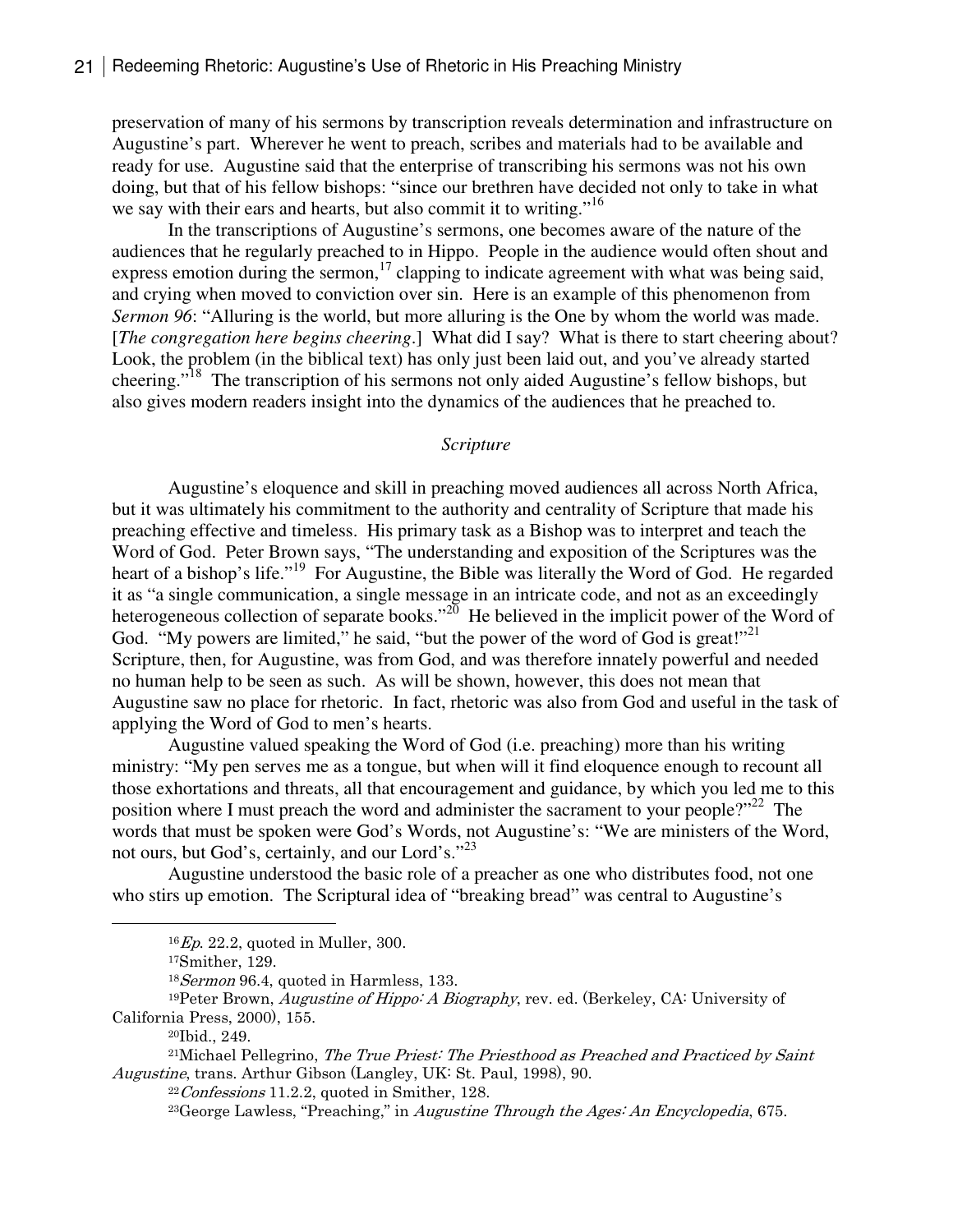understanding of preaching.<sup>24</sup> "I feed you on what I am fed myself," he would say, "I set food before you from the pantry which I too live on."<sup>25</sup> In *Sermon 95*, he expanded the analogy further:

When I set out the Holy Scriptures for you, it's as though I were breaking open bread for you. You the hungry, come, get it. Belch forth praises from your well-fed hearts…What you eat, I eat. What you live on, I live on. We have in heaven a common storehouse, for from it comes the Word of  $God.<sup>26</sup>$ 

He believed that the better the preparation of the preacher, the "more solid and more delicious will be the bread he can proffer to the faithful."<sup>27</sup> Ambrose exemplified this principle for Augustine: "The Bishop Ambrose, famed the world over as one of the best, and your devoted servant. In those days his eloquence tirelessly distributed to your people the choicest of wheat..."<sup>28</sup> The preacher's studied preparation in the Scriptures would always yield a good "meal" for the congregation, as the Bread of Life was eaten, digested, and then shared with those who hungered for it. Thus, for Augustine, Scripture, not rhetoric, was the indispensable element in the preparation and delivery of the sermon.

*Style* 

 Scripture was the controlling element in Augustine's preaching, but how did he communicate the words of Scripture to the masses in Hippo and beyond? Did he simply read them and then sit down? Did he give dense and lengthy theological lectures about them? Augustine's style in preaching was much different from his style in writing. It may be said that he wrote primarily for educated men. His preaching, however, was for the uneducated, common man on the street. A brief look at his preaching style will make this clear.

 Peter Brown says that the "secret of Augustine's enormous power as a preacher" was that he would "place himself in the midst of his congregation."<sup>29</sup> Augustine preached from an elevated platform in the front of the basilica, but his style enabled him to move down into the midst of the audience, meeting them where they were at instead of expecting them to come where he was. Even though he was a Bishop in a large and important city, a position that carried much power and prestige, his sermons were more like "dialogues with the crowd," rather than speeches from a ruler.<sup>30</sup> This is surely what gave him such high appeal among the common people of Hippo.

One of the primary tools that he used to reach the less-educated audiences of Hippo was illustrations that they could understand.<sup>31</sup> Several examples of this will be given in the last section of this essay. Another aspect of his preaching that contributed to his popular appeal was

<sup>24</sup>Brown, 249.

<sup>25</sup>Sermon 339.3.3, quoted in Smither, 128.

 $26$  Sermon 95.1, quoted in Harmless, 127.

<sup>27</sup>Pellegrino, 95.

 $28\textit{Conf}$ essions 5.13.23, quoted in Pellegrino, 95.

<sup>29</sup>Brown, 248.

<sup>30</sup>Ibid., 446.

<sup>31</sup>Smither, 96-7.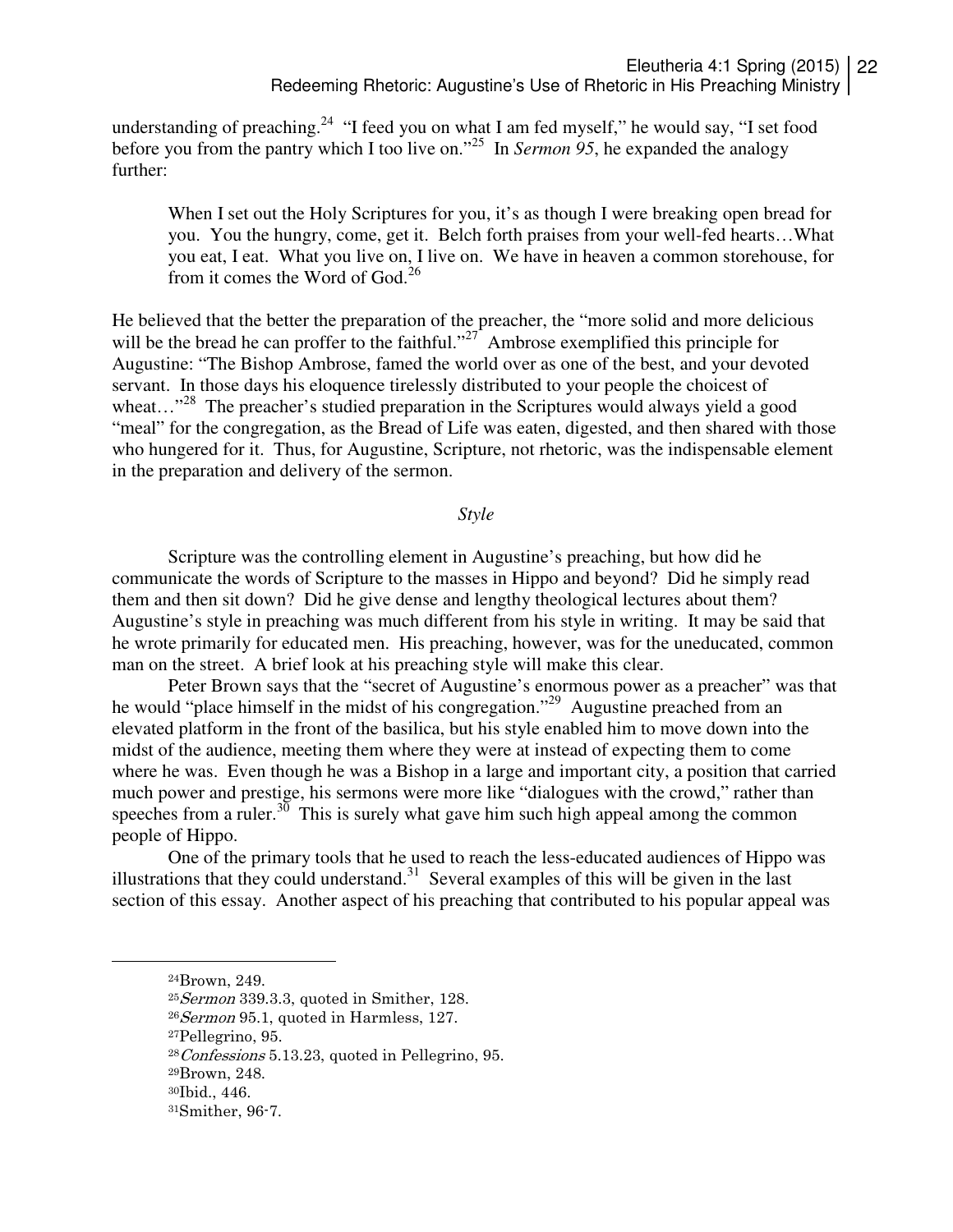his use of common language, as opposed to the language of the elite.<sup>32</sup> Frederick van der Meer says, "In the pulpit (Augustine) never used language that was above his hearers' heads, but always chose his words in such a fashion that everyone would understand him."<sup>33</sup> His sermons make clear that, in his preaching, he preferred colloquial language as opposed to the language of the schools. "He spoke not for the educated but for ordinary people."<sup>34</sup> On one occasion, he explained why he used a certain word in a non-formal way: "What business is this of any schoolmaster? It is better that we should use these barbarisms and be understood by you than be artists in speech and talk past you. I prefer that the schoolmasters should have a ground of complaint against us rather than that you should fail to understand what we are trying to say."<sup>35</sup>

Augustine seems to do two things at once in his sermons: he deliberately makes them artless, while also showing his creative genius by using a plenitude of words.<sup>36</sup> Perhaps the latter tendency is something that he carried over from his training in grammar as a teenager, with its emphasis on preciseness. On the manner of Augustine's preaching, van der Meer notes, "His unpretentious manner seems almost to suggest downright carelessness."<sup>37</sup> But his conversational style should not be confused with a failure to prepare.

Augustine did not preach from a manuscript or a rigid outline. The only thing he had with him as he preached was perhaps a copy of the Gospel from which he was preaching.<sup>38</sup> The primary way that Augustine prepared to preach was by praying for himself and his hearers during the week. He assumed that preachers would have a good grasp of the content of Scripture, so he advised them to be "a person of prayer before...a speaker of words."<sup>39</sup> He continues:

For on any subject that needs to be discussed with regard to faith and love, there are many things to be said and many ways in which they may be said by those who know about them. But who knows what is appropriate for us to say or for our audience to hear at the present moment except the One who sees "the hearts of all" (Acts  $1:14$ )?<sup>40</sup>

Thus, Augustine did not prepare for sermons by setting aside large blocks of time to study. His life consisted of constant reading and study of Scripture, which allowed him to focus on prayer in his sermon preparation. Van der Meer concludes, "Because he spoke *ex pectore*, that is, from the fullness of his heart, and because he was in living contact with his audience, Augustine

<sup>32</sup>Augustine would adjust his use of language, or rhetoric, "according to the education of his congregation, using a much more elaborate style, for example, when preaching to the more sophisticated crowds attending the liturgy in Carthage." Daniel E. Doyle, "Introduction to Augustine's Preaching," in The Works of Saint Augustine: Essential Sermons (Hyde Park, NY: New City Press, 2007), 19.

 $33$ Frederick van der Meer, *Augustine the Bishop*, trans. B. Battershaw and G. R. Lamb (London: Sheed & Ward, 1961), 258, quoted in Smither, 97.

<sup>34</sup>Van der Meer, 417.

<sup>&</sup>lt;sup>35</sup> Enarrationes in Psalmos 36.3.6, quoted in van der Meer, 421.

<sup>36</sup>Van der Meer, 418-9.

<sup>37</sup>Ibid., 418.

<sup>38</sup>Harmless, 124.

 $39On$  Christian Doctrine 4.15.32, quoted in Harmless, 126.

<sup>40</sup>Ibid.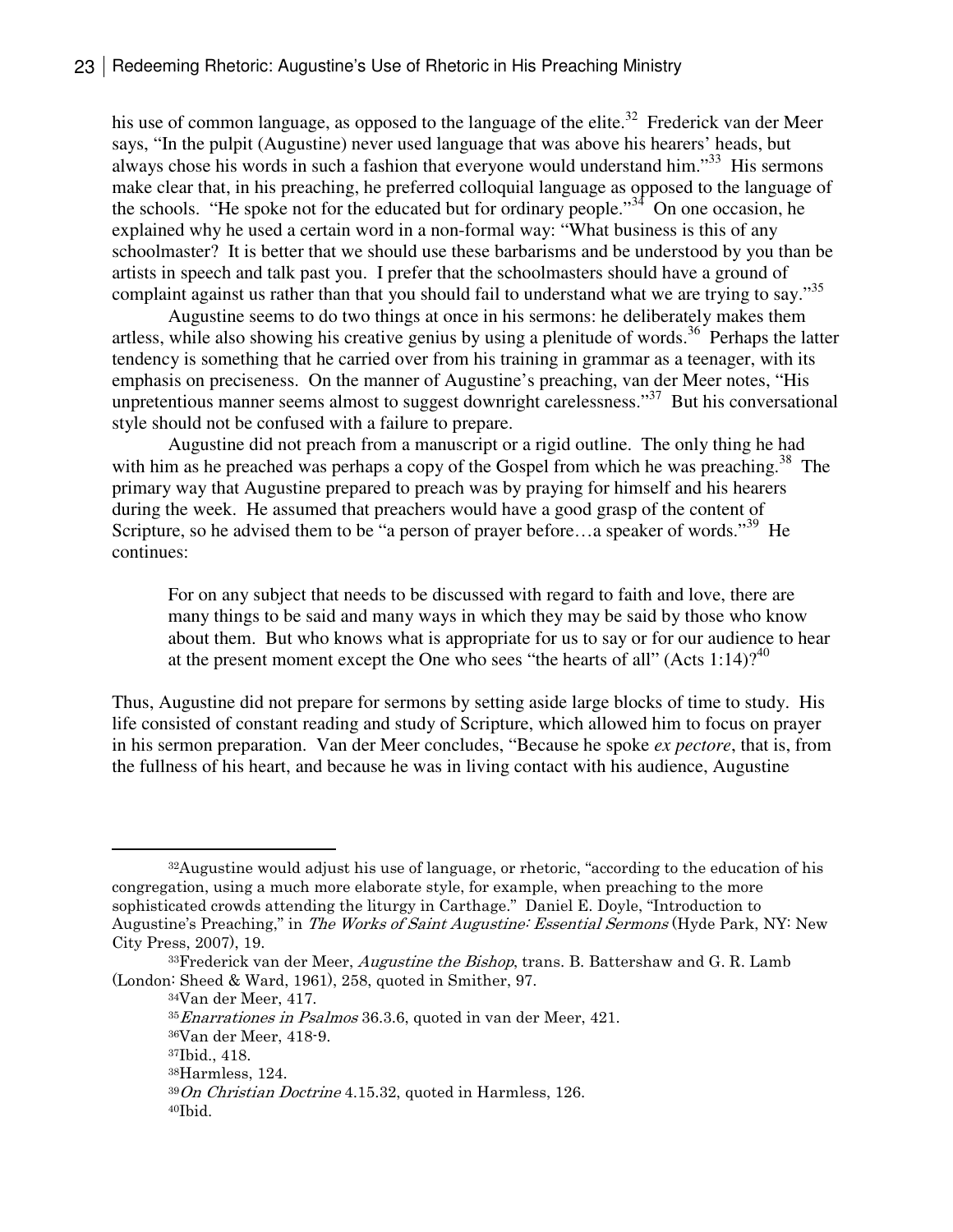disregarded any need for logical construction and observed only that order which was dictated by circumstances and by his own heart."<sup>41</sup>

 This section has demonstrated that Augustine's preaching was centered on Scripture and conversational in style. His training in rhetoric did influence his preaching, as the next two sections of this essay will explain, but substance was never sacrificed for performance. "Although he followed the rules of rhetoric in speaking," says Smither, "he was more concerned with the substance of a message than its form of delivery. Like Ambrose, he communicated eloquently but not at the expense of nourishing content."<sup>42</sup> Augustine was aware of the danger of speaking eloquently with no substantive content. As Smither points out, "His personal journey as a rhetor who spent nine years among the Manicheans made him extra sensitive to eloquent words that lacked the substance of spiritual truth."<sup>43</sup>

As Bishop of Hippo, he was committed to teaching the Word of God in a way that his audiences could understand. He believed that teaching the truth was the primary aim for the preacher. He did not believe, however, that all forms and uses of rhetoric were unnecessary or irrelevant for the preacher. The next section will make it clear that, though Augustine believed that teaching truth was the primary objective for the preacher, he also believed that "eloquence forms its junior partner."<sup>44</sup>

## AUGUSTINE ON RHETORIC IN PREACHING

Augustine's background in rhetoric is noticeable in and behind the task that occupied much of his adult life, namely, preaching. After he became a Christian, and then a priest and bishop, he "found himself still having much to do with words, both as an interpreter and as a preacher."<sup>45</sup> Preachers deal in words, and Augustine loved words and had a great interest in the phenomenon of human language.<sup>46</sup> He may have given up his career as a professional rhetorician when he was converted, but the rest of his life was devoted to finding ways to use words, either spoken or written, to move audiences. Thus, in many ways Augustine was a career rhetorician.

His sermons contain several obvious elements of rhetorical skill and the application of specific rhetorical devices, as the next section of this essay will demonstrate, but Augustine did not address the topic of rhetoric at length in written form until he was in his seventies. He began writing a treatise entitled *On Christian Doctrine* (or "On Christian Teaching") in 396-397, when he first became Bishop of Hippo. He wrote the first three books of this treatise in order to discuss the rules for interpreting Scripture, specifically focusing on its mystical and allegorical meanings.<sup>47</sup>

 $\overline{a}$ 

47Van der Meer, 405.

<sup>41</sup>Van der Meer, 419-20.

<sup>42</sup>Smither, 129, cf. 191.

<sup>43</sup>Ibid., 240.

<sup>44</sup>Lawless, 677.

<sup>45</sup>Matthew Levering, The Theology of Augustine: An Introductory Guide to His Most Important Works (Grand Rapids: Baker, 2013), 1.

<sup>46</sup>See Christopher Kirwan, "Augustine's Philosophy of Language," in The Cambridge Companion to Augustine, eds. Eleonore Stump and Norman Kretzmann (Cambridge, UK: Cambridge University Press, 2001), 186-204.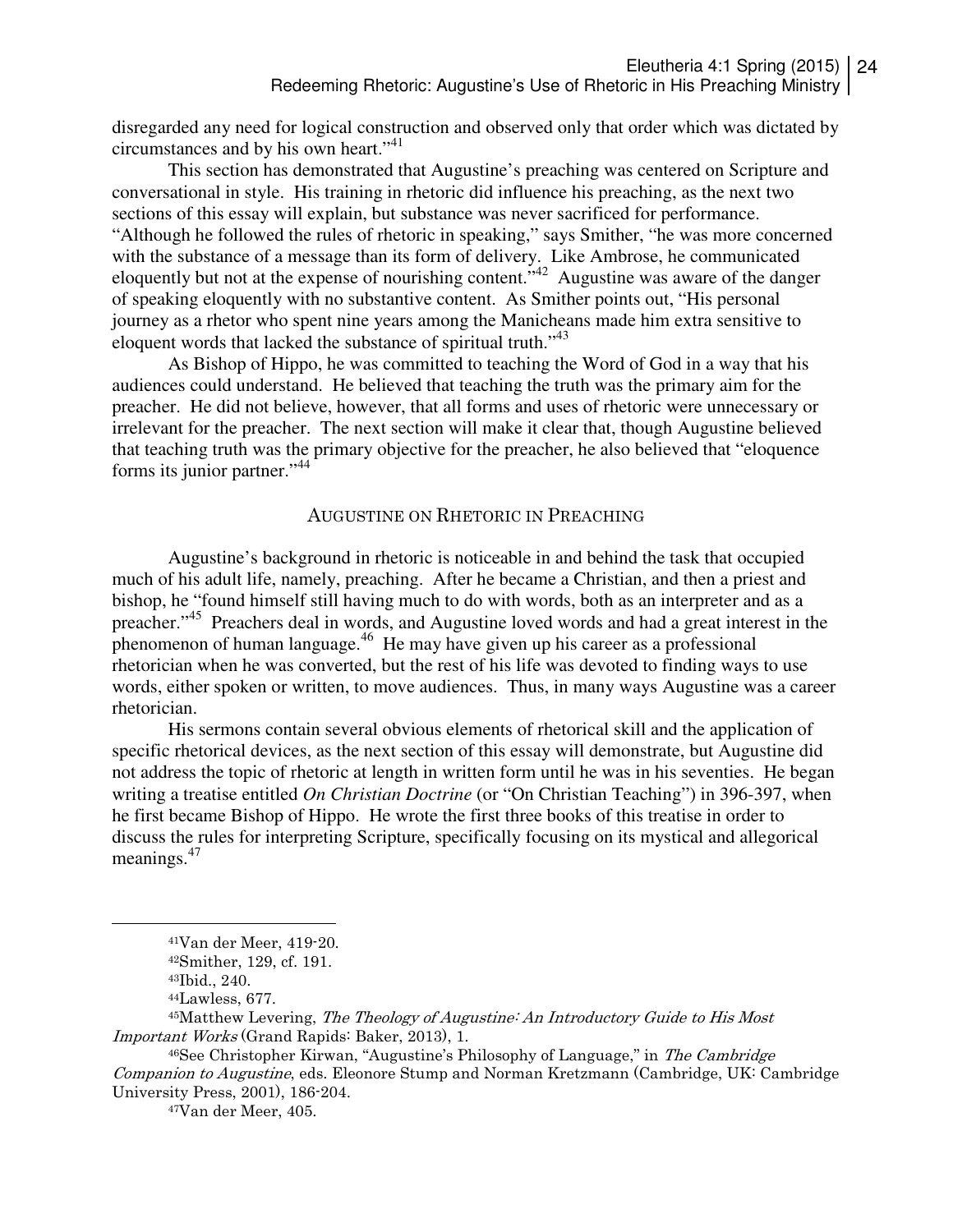It could be said that the first three books of *On Christian Doctrine* were like a modern textbook on hermeneutics or exegesis. Book Four, however, was not written until 426-427, at the end of Augustine's long preaching career. Augustine wrote Book Four with preachers in mind, as it essentially serves as a manual for delivering sermons.<sup>48</sup> Van der Meer says that this book "does little more than describe the manner in which those giving sermons or addresses should express and deliver what they have found in the Bible."<sup>49</sup>

Other scholars think that Augustine was doing something much deeper and more profound in Book Four. John Cavadini says that Book Four contains a theory of conversion. He says that Augustine is arguing that the truth is not normally enough to move a listener to respond to it. Therefore, one must understand something of "the science of human motivation" if they want to move people to savor, or delight in, the truth.<sup>50</sup> He goes on to say that, because of Augustine's belief that people "are in a position of needing to be persuaded to transfer willingly (their) affections' goal," they need more than a teacher, they need a persuasive and delightful speaker.<sup>51</sup>

Book Four certainly addresses sermons and sermon delivery, but Cavadini seems to be right to conclude that Augustine was doing much more than merely providing practical tips on how to become a better preacher. He seems to be offering an analysis of how God designed human beings to give and receive truth. In order to provide the reader with some of the fruits of Augustine's work in Book Four, an overview and summary of the Book will now be given.

#### *On Christian Doctrine*

 In Book Four, Augustine has much to say about rhetoric as it applies to the task of communicating God's Word, but he says at the outset that he does not intend to restate the formal rules of rhetoric. He says that the rules are good and useful, but they are not indispensable for the preacher. Van der Meer says that this observation by Augustine "brings about a minor educational revolution" because the rules of rhetoric, based primarily on Quintilian, were part of the normal school curriculum for youth.<sup>52</sup> Augustine was not saying that the rules should not be studied in one's youth, but he was saying that when one is older the rules are of little value. He says that if a preacher relies on his Bible, reads the writings of great authors like Cyprian or Ambrose, and listens to good speakers, he will learn how to become a good preacher. This is the learning by osmosis approach, and Augustine argues that this informal approach, especially for older men, will accomplish the same end as any formal study of rhetoric.

Preaching, he says, is both teaching and explaining, and is not terribly difficult when one is speaking to an audience (i.e. the Church) that is already acquainted with the material. The real difficulty, he says, is teaching on something that is already known, a theme in which one's hearers are already familiar, in such a way that it grips their hearts. This is where rhetorical elements can be profitable for the preacher. They are not an end in themselves, but they can be

 $50$ John C. Cavadini, "The Sweetness of the Word: Salvation and Rhetoric in Augustine's  $De$ doctrina christiana," in De doctrina christiana: A Classic of Western Culture, eds. Duane W. H. Arnold and Pamela Bright (Notre Dame, IN: University of Notre Dame Press, 1995), 164-5.

<sup>48</sup>Smither, 129, n. 21.

<sup>49</sup>Van der Meer, 405.

<sup>51</sup>Ibid., 166.

<sup>52</sup>Van der Meer, 406.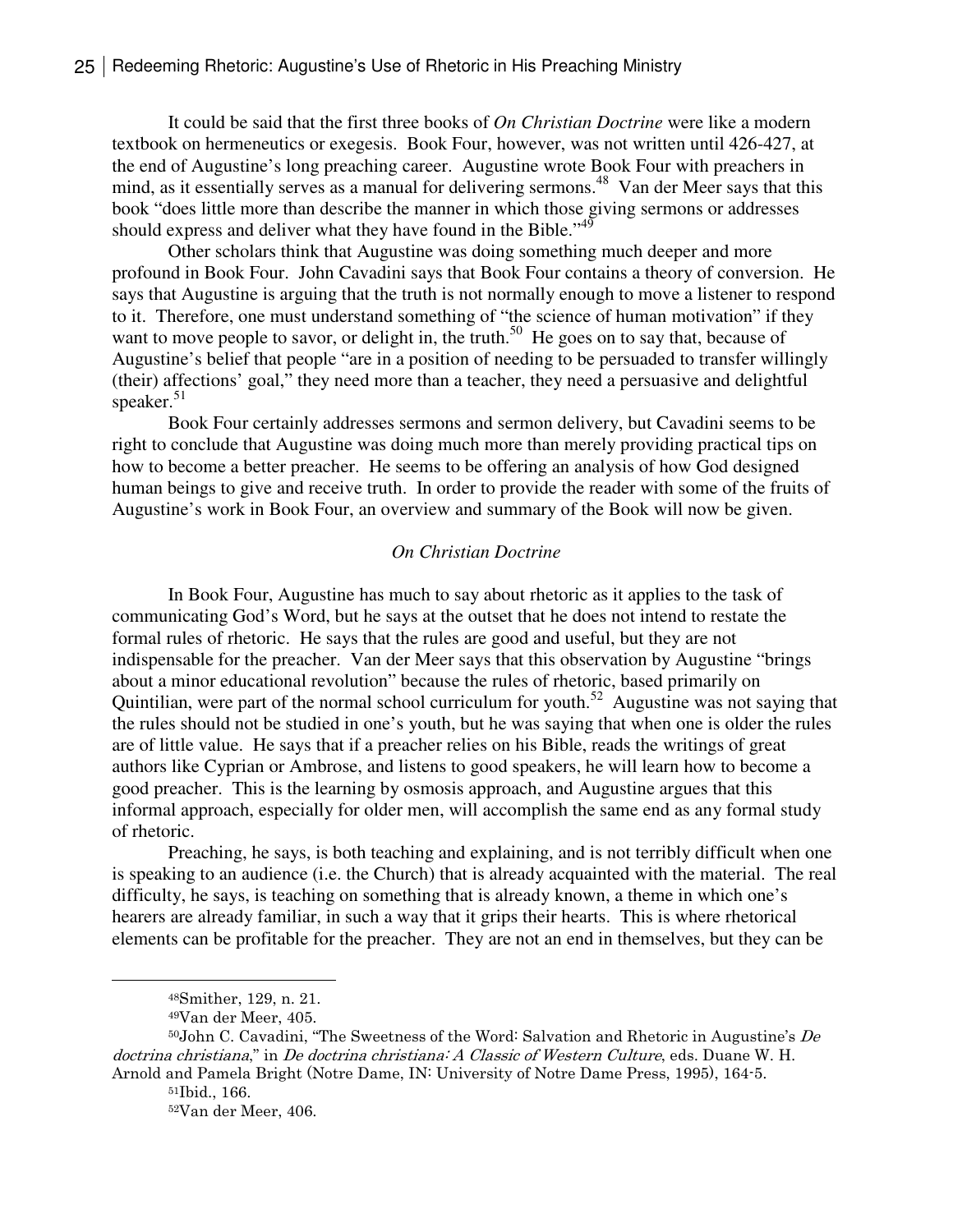useful for communicating old truths in new ways. Augustine reiterates that, in the pulpit (or *cathedra*), it is better to focus on the soundness of one's matter than to speak in an overly emotional manner. This is the fundamental point that Augustine seems to be making in Book Four, namely, that rhetoric is never an end in itself, but always a means to a greater end. Rhetoric is secondary; truth is primary. Rhetoric should be redeemed in order that the truth of God's Word can be understood and cherished by those who hear.

Augustine uses the apostle Paul and the prophet Amos as examples of eloquence from Scripture. The biblical writers were sometimes obscure, but those who teach the Bible should seek to be clear, not obscure. He says that the preacher should pay close attention to his audience, only moving on to the next point after he has observed that the audience has grasped what he is saying. He argues that the preacher has not really spoken until the audience has heard the truth and understood it.

Augustine uses Cicero's famous dictum to point out that there are different ways of communicating truth: "an eloquent man must speak so as to teach, to delight, and to persuade."<sup>53</sup> He points out that the first part of Cicero's dictum has to do with what one says; the other two with how one says it.<sup>54</sup> The style of one's speaking is important because unless what one teaches is understood by those who hear, he has not truly taught. A moving sermon about something that has not been learned by the audience accomplishes nothing. This is why instruction is primary: "they must of course be instructed before they can be moved."<sup>55</sup>

Augustine says that the best preaching will have elements of eloquence in it. It will teach, delight, and move the audience. A preacher should speak in such a way that the audience loves what he loves and hates what he hates. Instruction is always primary in preaching, but being able to move an audience should not be despised. The goal of preaching, after all, is that the audience's hearts would be changed.<sup>56</sup>

Following Cicero, Augustine points out that minor matters should be taught in a subdued way and grand matters in a grand way.<sup>57</sup> Augustine gives examples of the subdued, moderate, and grand rhetorical style from Scripture and from Cyprian and Ambrose. He cautions one to not use the grand style too much because an audience can grow tired of it. The styles should be used interchangeably, as each has its own strengths and weaknesses.<sup>58</sup> He closes Book Four by noting that the preacher's life will have a greater impact on his listeners than will his eloquence. "Let his (the preacher's) life be such as shall not only secure a reward for himself, but afford an example to others; and let his manner of living be an eloquent sermon in itself."<sup>59</sup>

#### REDEEMED RHETORIC

In Book Four of *On Christian Doctrine*, Augustine, according to Carol Harrison, "moves rapidly between acceptance, rejection, and modification of classical eloquence."<sup>60</sup> She says that "this probably has more to do with the unresolved tensions – even at this late stage, near the end

- <sup>53</sup>On Christian Doctrine 4.12.27.
- <sup>54</sup>Ibid., 4.12.27
- <sup>55</sup>Ibid., 4.12.28.
- <sup>56</sup>Ibid., 4.12.27

- <sup>57</sup>Ibid., 4.17.34
- <sup>58</sup>Ibid., 4.22.51
- <sup>59</sup>Ibid., 4.29.62.
- 60Harrison, 217.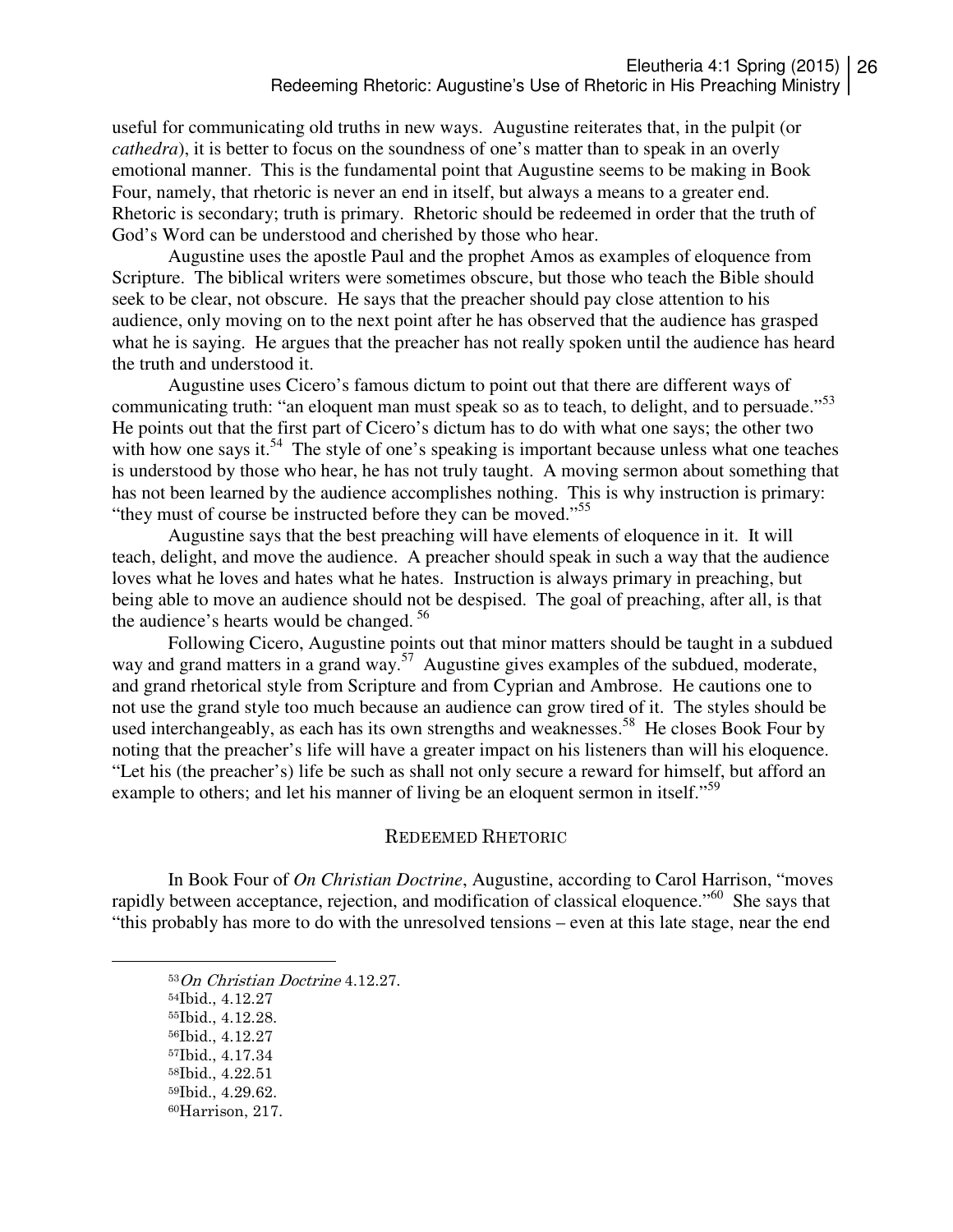of his life – within Augustine's own person and mind, between his past, but still enduring, educational and intellectual formation, and his present identity as a Christian bishop."<sup>61</sup> Harrison's conclusion is that what Augustine is trying to say in Book Four of *On Christian Doctrine* is that "Christian literature *is* rhetorical, in a way that takes up the best of classical practice but is not subject to its failings." $62$  In other words, according to Harrison, Augustine is seeking to redeem what is good and useful in rhetoric and use it in the service of the gospel, while ignoring the elements that lead to "a technical display of virtuosity performed to please and, thus, to sway its hearers, whatever its relation to truth or the good."<sup>63</sup>

Charles Baldwin notes that the primary difference between Augustine and his contemporaries (i.e. the Second Sophists) was "the value Augustine placed on teaching biblical wisdom versus pleasing the audience." "Pleasing the audience," Baldwin says of Augustine, "was viewed as secondary to teaching and persuading the audience of divine truths."<sup>64</sup> The conclusions of Harrison and Baldwin do not negate the noticeable tension in Book Four between the usefulness and irrelevance of rhetoric for Christian preaching.<sup>65</sup> This is perhaps why Augustine had certain misgivings about preaching throughout his life. The art of communication both fascinated and disappointed him at the same time. "For my own way of expressing myself," he said, "almost always disappoints me. I am anxious for the best possible, as I feel it in me before I start bringing it into the open in plain words: and when I see that it is less impressive than I had felt it to be, I am saddened that my tongue cannot live up to my heart."<sup>66</sup>

By the end of his preaching career, Augustine had realized that the "elaborate scaffolding of…rhetoric" did nothing more than polish the "end-product, the speech itself, according to elaborate and highly self-conscious rules."<sup>67</sup> He realized that rhetoric, for all its benefits, did not help a man with the immediate problem of needing to get a message across to his hearers. In other words, rhetoric does not create the intrinsic passion and joy needed in order for a speaker to speak in such a way to move an audience. Form and content must be welded together, as Brown says, "in the heat of the message."<sup>68</sup> Augustine puts it this way, "It is a waste of time to tell someone what to admire, if he does not himself sense it."<sup>69</sup> In other words, form and content in a sermon, without an inherent zeal and love for the content in the heart of the preacher, will not help in the instruction or transformation of the audience.

Augustine, however, still believed that rhetoric was useful and beneficial. He would tell Firmus in a letter that his son should remember that "eloquence combined with wisdom has proved to be of the greatest benefit to states."<sup>70</sup> Augustine says in Book 2 of *On Christian Doctrine* that rhetoric is not invented by humans but rather is part of the nature of things. "It was not instituted by human beings that an expression of charity should win over a listener…or that

 $\overline{a}$ 

Harrison, 217. On Catechizing Beginners 2.3, quoted in Brown, 253. Brown, 253. <sup>68</sup>Ibid.  $69On$  Christian Doctrine 4.7.20, quoted in Brown, 253. Ep. 1A, 12.371.90, quoted in Brown, 472.

<sup>61</sup>Ibid.

<sup>62</sup>Ibid., 220.

<sup>63</sup>Ibid.

 $64$ Charles Sears Baldwin, "St. Augustine on Preaching (*De Doctrina Christiana*, IV)," in *The* Rhetoric of St. Augustine of Hippo: De Doctrina Christiana and the Search for a Distinctly Christian Rhetoric, eds. Richard Leo Enos and Roger Thompson, et al. (Waco, TX: Baylor University Press, 2008), 187.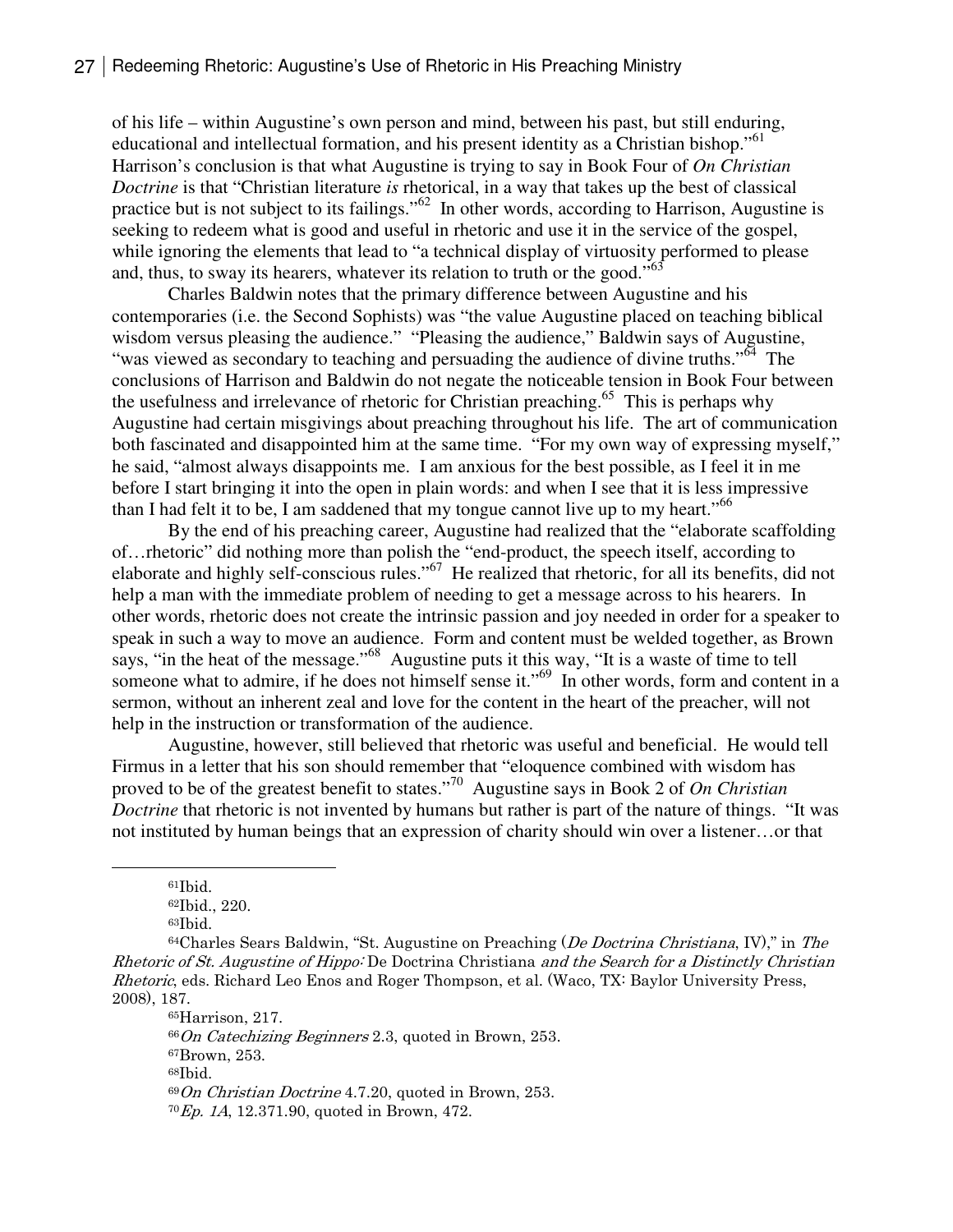the variety of discourse should keep listeners attentive without annoyance…That which moves minds to long for or to avoid something is not invented but discovered."<sup>71</sup> Rhetoric is therefore beneficial because it is essentially a study of human motivation.

Augustine was not unaware of the potential pitfalls of rhetoric in preaching. He realized "that by a proper use of speech, we can move others to love what we love, but we can also fall into pride on account of our learning or on account of our rhetorical eloquence.<sup> $272$ </sup> He encouraged Firmus to instruct his son that "eloquence without wisdom (is) harmful and of no good to anyone."<sup>73</sup> He continued, "The ancients knew what they were saying when they said that when the rules of eloquence are taught to fools, orators are not being produced, but armaments placed in the hands of lunatics."<sup>74</sup>

Despite the potential dangers, Augustine believed that those who interpreted and proclaimed the Bible should be "rhetorically skilled."<sup>75</sup> In Book Four of *On Christian Doctrine*, he seems to expect that bishops and presbyters would be trained for preaching.<sup>76</sup> He never prohibits preachers from using elements of rhetoric in their preaching. In fact, he encourages it as illustrated by the following passages from *On Christian Doctrine*:

Since, then, the faculty of eloquence is available for both sides, and is of very great service in the enforcing of either wrong or right, why do not good men study to engage it on the side of truth, when bad men use it to obtain the triumph of wicked and worthless causes, and to further injustice and error? $77$ 

If…the hearers require to be roused rather than instructed, in order that they may be diligent to do what they already know, and to bring their feelings into harmony with the truths they admit, greater vigour of speech is needed. Here entreaties and reproaches, exhortations and upbraidings, and all the other means of rousing the emotions, are necessary.<sup>78</sup>

The eloquent divine, then, when he is urging a practical truth, must not only teach so as to give instruction, and please so as to keep up the attention, but he must also sway the mind so as to subdue the will. For if a man be not moved by the force of truth, though it is demonstrated to his own confession, and clothed in beauty of style, nothing remains but to subdue him by the power of eloquence.<sup> $9$ </sup>

Augustine was committed to the communication of truth in a way that was clear and compelling, or to use Cicero's dictum, in a way that instructed, delighted, and persuaded. He knew that there were inherent dangers in the use of rhetoric by preachers of God's Word, but he also believed that the potential dangers did not outweigh the benefits that can come when

 $71On$  Christian Doctrine 2.36.54, quoted in Cavadini, 164.

<sup>72</sup>Levering, 2.

<sup>73</sup>Ep. 1A, 12.371.90, quoted in Brown, 472.

<sup>74</sup>Ep. 1A, 12.379.90, quoted in Brown, 472.

<sup>75</sup>Levering, 2.

<sup>76</sup>On Christian Doctrine 4.4.6; cf. Smither, 238.

 $77On$  Christian Doctrine 4.2.3, quoted in Smither, 191.

<sup>78</sup>On Christian Doctrine 4.4.6.

<sup>79</sup>Ibid., 4.13.29.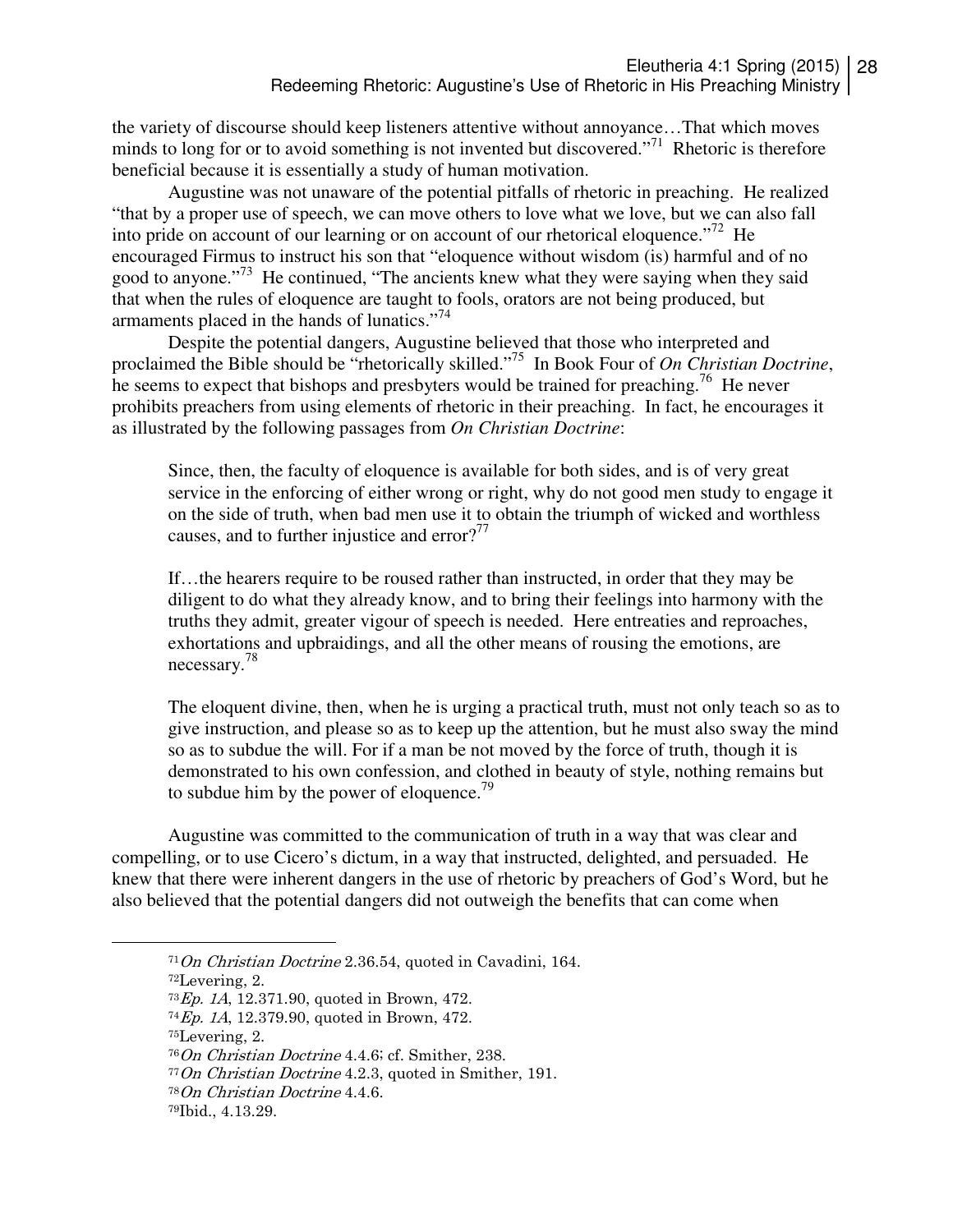rhetoric is redeemed and used to instruct and move an audience to trust and delight in God. Some examples of his use of rhetorical devices in his preaching will now be given.

# EXAMPLES OF RHETORIC IN AUGUSTINE'S PREACHING

 From his teenage years, Augustine was fascinated with words and how they fit together and how they could be used to communicate ideas. Words were for him "vehicle(s) of versatile expression in the highly performative art of pleasurable persuasion."<sup>80</sup> He had a remarkable ability to illustrate a passage he was teaching on using words as "vehicles of versatile expression" even before he was converted. "One day," he says in the *Confessions*, "I was sitting in my accustomed place with my students before me…It so happened that I had a passage in hand and, while I was interpreting it, a simile occurred to me taken from the gladiatorial games. It struck me as relevant to make more pleasant and plain the point I wanted to convey..." $\delta$ <sup>1</sup>

Augustine's ability to use words in provocative and evocative ways was carried over into his preaching ministry. He employed a variety of rhetorical devices in his preaching, using analogies, word pictures, similes, and metaphors in his explaining and application of the Scriptures. His use of these devices was for the purpose of, following Cicero's dictum, instructing, delighting, and persuading his audience. It is not always apparent which function Augustine has in mind when he uses these devises, and sometimes they fulfill all three purposes. Nonetheless, his use of these devices made his preaching easy to understand and enjoyable to listen to. An examination of several of his uses of these rhetorical devices will now be made.

#### *Analogy/Word Picture/Simile/Metaphor*

 Augustine used analogies, word pictures, similes, and metaphors throughout his preaching ministry. Many of the similes that he used came right off the streets of Hippo. For example, he once said that rich people who have detached themselves from their wealth are spiritually like full sacks, while those who are proud are like empty sacks that have been inflated. "If you look at them," he says, "you are misled, but if you weigh them, you soon find out the truth. The filled sacks can only be lifted with difficulty, the empty ones require no effort at all."<sup>82</sup> He compared the addiction to circus games to being disproportionately attached to God:

You have a favorite charioteer; you urge all the people you love to watch him with you, to love him with you, to go crazy about him with you. If they don't love him, you revile them, you call them idiots…The doting fans of a charioteer are totally absorbed in the spectacle; they don't exist except in the fellow they are gazing at. Such a fan is utterly unaware of himself, has no idea where he is. Accordingly, someone less interested in that sport who is standing next to him and sees him so excited will say, 'He's miles away.' You too, if possible, (will) be miles away from yourself when you are in God. $83$ 

Augustine uses several images to describe preachers and preaching. Here he likens preaching to giving birth: "When it (his soul) has conceived some joy from divine Scripture,

<sup>80</sup>Lawless, 677.

 $81$  Confessions 6.7.12, quoted in Muller, 297.

<sup>82</sup>Sermones 36.2, quoted in van der Meer, 426.

<sup>83</sup> Sermones 90A.8, quoted in Muller, 298.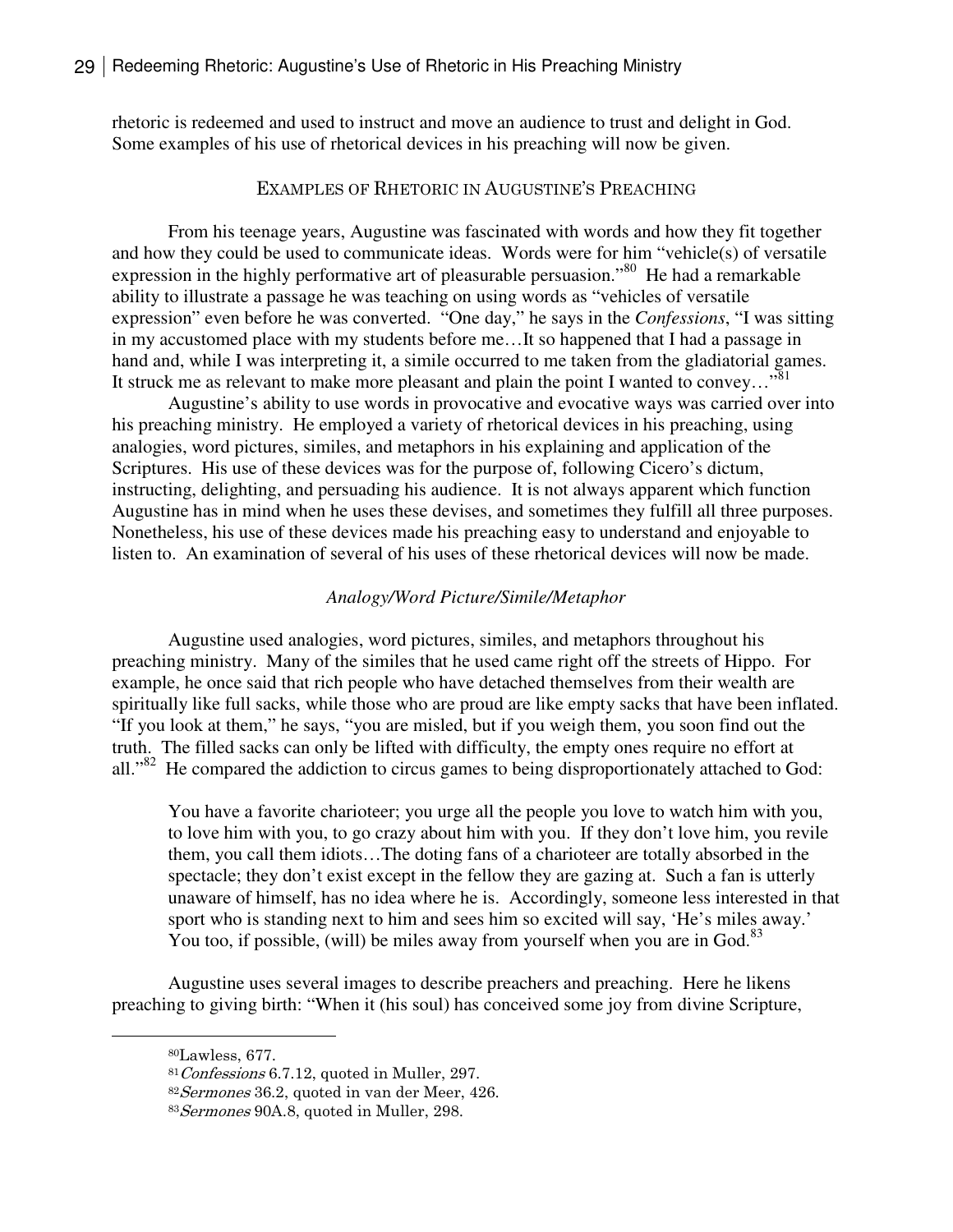carries it to term within and endeavors to bring it to birth in your ears and in your soul."<sup>84</sup> One of his favorite images to use in his preaching is that of a doctor and patient. He usually compares Christ to a doctor who is ready to heal the wounds of those who are sick and hurt. While discussing the futility of the Pelagian position, he says, "The Doctor is calling out for men to come to Him, and the sick man is wrapped up in his arguments."<sup>85</sup>

Augustine used a diversity of images to communicate the truths of God's Word. In *Sermon 9*, he says that life is like a road on which everybody travels, and that the Word of God is "your adversary...because it commands things against the grain which you don't do."<sup>86</sup> In the same sermon, he compares the Ten Commandments to a "ten-stringed harp" and he says that he is like a "pop singer" who is going to play for his congregation. In *Sermon 53A*, he says that the cross was for Christ his "judicial bench," from which he delivers judgment.<sup>87</sup> In *Sermon 61*, he uses a provocative word picture to describe the danger of pride for those who are wealthy: "Every fruit, every grain, every kind of corn, every tree, has its own proper worm. There's one worm for apples, another for pears, another for beans, another for wheat. The worm in riches is pride."<sup>88</sup>

# *Repetition*

 Augustine used other rhetorical devices in his preaching that made his preaching memorable and compelling. When he wanted to really drive home a point, he would use a very simple and common rhetorical device: repetition. This device is useful for not only instructing, but also delighting one's hearers, as Augustine was surely aware. For example, in *Sermon 96*, while talking about one's need to take up their cross and deny the world, he says, "The world is great, but greater is the one who made the world. The world is beautiful, but more beautiful still the one who made the world. The world is alluring, but much more pleasing is the one who made the world. The world is bad, and the one who made the world is good."<sup>89</sup>

In *Sermon 132*, he repeats the phrase "he sees you" in order to emphasize his point that God sees what adulterous men are doing in private: "You go out, he sees you; you come in, he sees you. The lamp's lit, he sees you; the lamp's put out, he sees you. You go into your bedroom, he sees you; you turn things over in your mind, he sees you. Fear him, him whose whole concern is to see you, and at least out of fear, be chaste."<sup>90</sup> He then says very sarcastically (which can also be a useful rhetorical device), "If you want to sin…find somewhere he can't see you, and then do what you like."<sup>91</sup> Examples could be multiplied here, but these two should illustrate his skill at making a point using repetition.

#### *Antithesis*

<sup>84</sup>Sermones 37.1.4, quoted in Pellegrino, 104.

<sup>&</sup>lt;sup>85</sup> Sermones 30.8, quoted in Brown, 369. See Harmless, 140-5 for several more examples of Augustine's use of the "Christ as doctor" image.

<sup>86</sup>Sermon 9, in Essential Sermons, 27.

<sup>87</sup>Sermon 53A, in Essential Sermons, 83.

 $88$ Sermon 61, in Essential Sermons, 100.

<sup>89</sup>Sermon 96, in Essential Sermons, 143.

<sup>90</sup>Sermon 132, in Essential Sermons, 205.

<sup>91</sup>Ibid.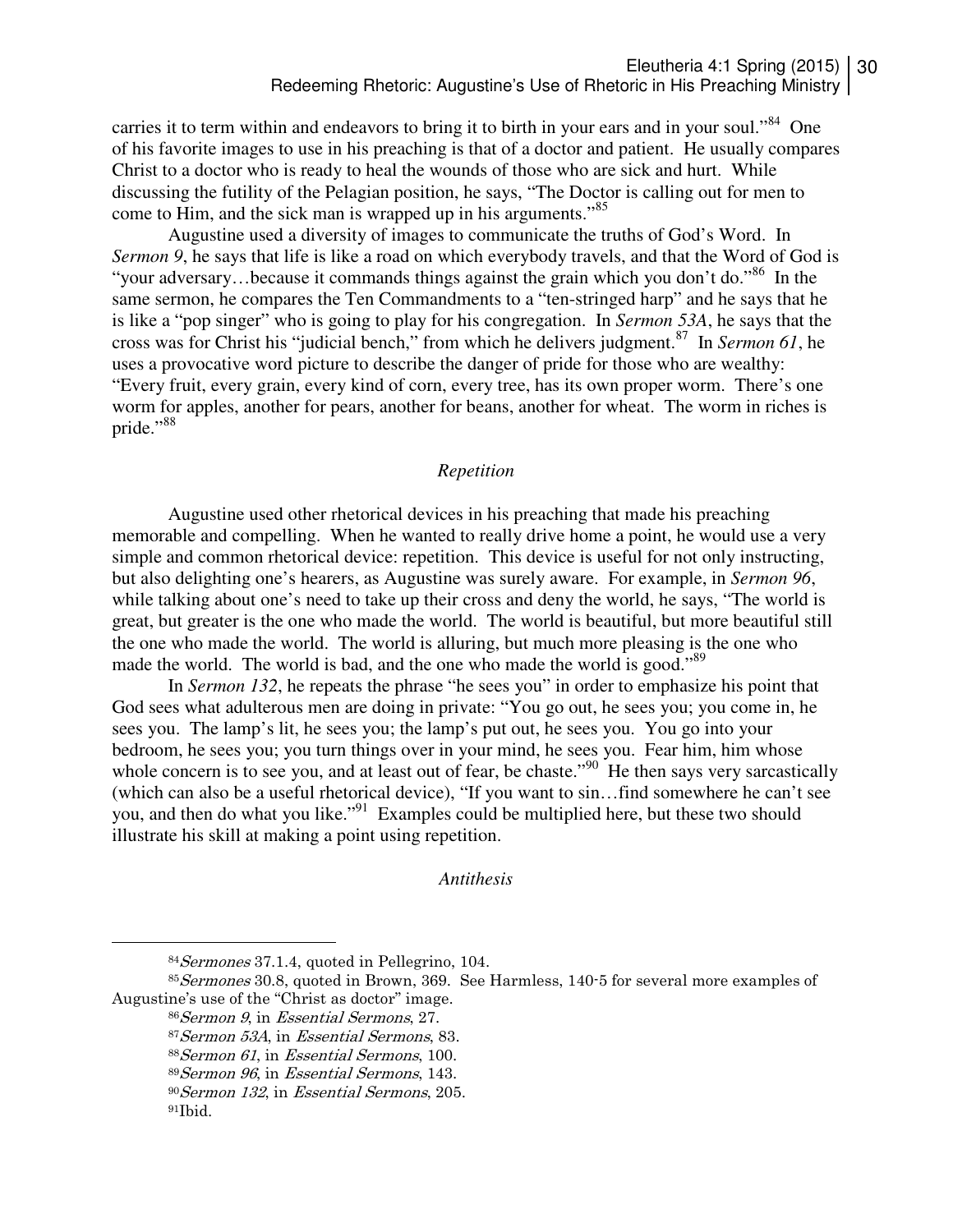William Harmless says that antithesis was Augustine's favorite theological method. This rhetorical device is used in his preaching, not as much as analogies and repletion, but enough to indicate that Augustine could use this device when he needed to drive home a point. In *The City of God*, Augustine himself says, "The antithesis is the most elegant of rhetoric's ornaments."<sup>92</sup> Perhaps this is why he primarily uses antithesis when discussing the most elegant of theological topics, the condescension and incarnation of Christ. For example, he describes the beauty and mystery of the "Word made flesh" using sharp antithesis:

(Christ is) producer of heaven and earth, appearing on earth under heaven; unspeakably wise, wisely speechless as an infant; filling the world, lying in a manger; directing the course of the stars, sucking his mother's breasts; so great in the form of God, so small in the form of a servant, in such a way that neither the greatness was diminished by the smallness, nor the smallness overwhelmed by the greatness.<sup>93</sup>

 Another example comes from *Sermon 207*. Augustine asks what greater mercy could there be:

than that which pulled the creator down from heaven, and clothed the founder of the earth in an earthly body…imposing the form of a servant on the Lord of the world; so that bread itself would be hungry, fullness be thirsty, strength become weak, health would be wounded, life would die? And all this to feed our hunger, water our drought, comfort our infirmity, extinguish our iniquity, kindle our charity. What greater mercy, than for the creator to be created…the one who exalts to be humbled, the one who raises up to be slain? $94$ 

And from *Sermon 239*: "He lay there, and reigned; he was in the manger, and held the universe together; he was nursed by his mother, and worshipped by the nations; nursed by his mother, and announced by angels; nursed by his mother, and proclaimed as a shining star. Such his wealth, such his poverty; wealth, to get you created; poverty, to get you restored."<sup>95</sup>

Augustine was able to move his audience to tears and shouts of joy through his implementation of these rhetorical devices. He was a master of communicating the riches of the Word of God in clear and compelling ways, so that his audience would be able to understand and delight in the richness of divine truth.

#### **CONCLUSION**

 This paper has examined elements of rhetoric in Augustine's preaching, arguing that he purposefully appropriated common rhetorical elements in his preaching for the purpose of making Scripture both plain and compelling to his audience. A brief summary of Augustine's training and career in rhetoric was given, followed by an overview of the context, Scriptural basis, and style of his preaching. Augustine's thoughts on rhetoric in preaching were outlined, primarily by summarizing his arguments in Book Four of his treatise *On Christian Doctrine*.

 $92$  The City of God 11.18, quoted in Harmless, 318-9.

<sup>93</sup>Sermon 187, in Essential Sermons, 245.

<sup>94</sup>Sermon 207, in Essential Sermons, 259.

<sup>95</sup>Sermon 239, in Essential Sermons, 297-8.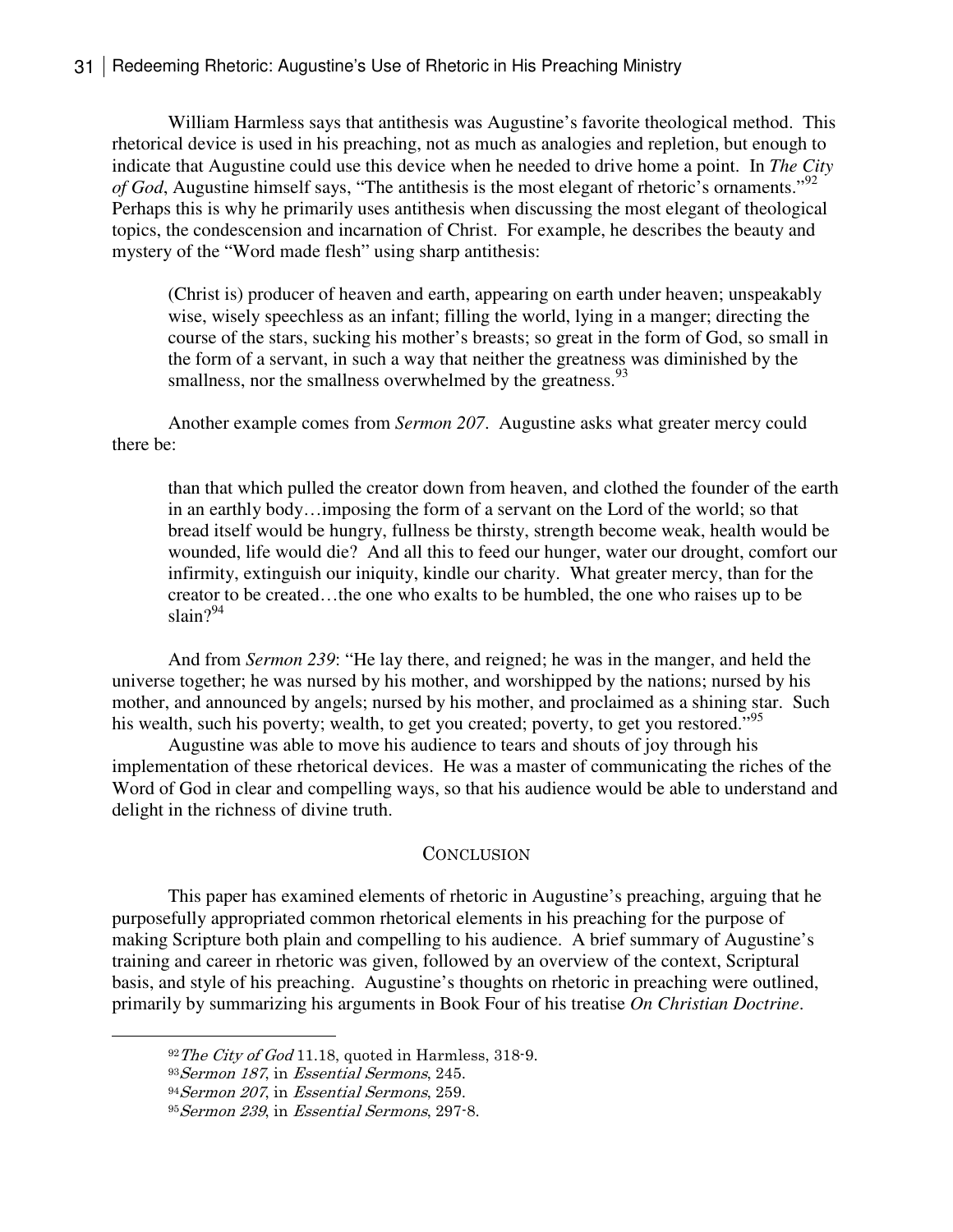Several examples of rhetorical devices used by Augustine in his preaching were cited in order to illustrate how Augustine appropriated rhetorical elements into his sermons.

 In *On Christian Doctrine*, Augustine said that preachers can speak wisely even if they lack eloquence, because if they speak the words of Scripture, the Word of God has the innate power to make people pay attention and listen. However, Augustine does not hesitate to affirm that "one who tries to speak not only wisely but eloquently will be more useful if he can do both."<sup>96</sup> Augustine was clearly one who could do both, as Possidius' often quoted observation reveals: "Those who read what he has written in his works on theological matters profit greatly, but I believe that the ones who really profited were those who actually heard him and saw him speak in church."<sup>97</sup> Augustine's rhetorical abilities were always on full display for those who heard him preach.

At Augustine's prompting, modern preachers should remember that eloquence is not acquired through human ingenuity, but given by God as a gift. Preachers who remember that everything they have is a gift are able to understand that it is only God who takes the words of Scripture and applies them to the hearts of men. This sort of preacher will thus spend more focused time in prayer for themselves and their hearers. Augustine said that a preacher is effective "more by piety in prayer than by gifts of oratory."<sup>98</sup> Therefore, "when the hour is come that he (the preacher) must speak, he ought, before he opens his mouth, to lift up his thirsty soul to God, to drink in what he is about to pour forth, and to be himself filled with what he is about to distribute."<sup>99</sup>

<sup>96</sup>On Christian Doctrine 4.5.8.

 $97$ Possidius of Calama, *Life of St. Augustine*, 31, quoted in Harmless, 439-40.  $98On$  Christian Doctrine 4.15.32, quoted in Harrison, 219. 99On Christian Doctrine 4.15.32.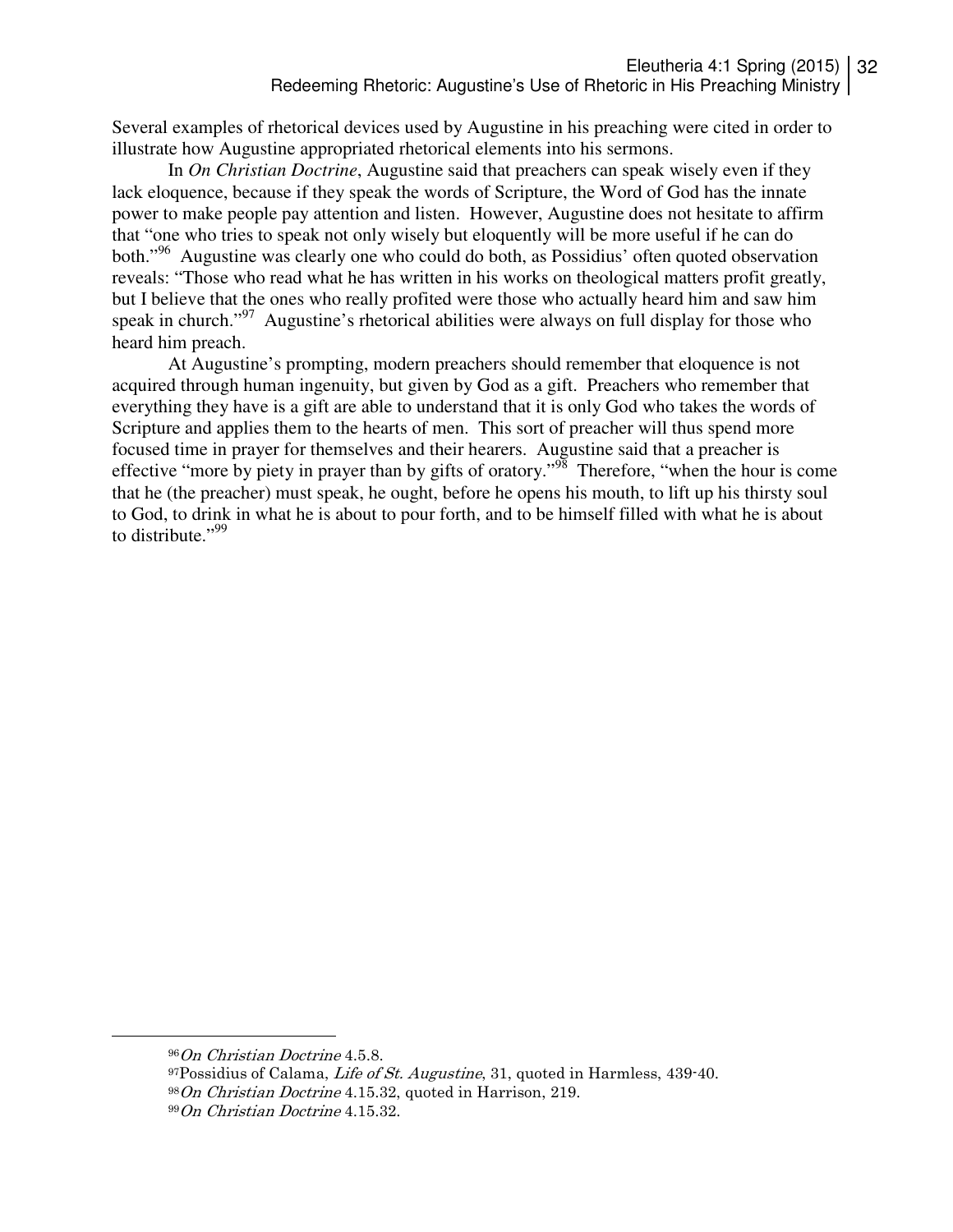#### BIBLIOGRAPHY

Augustine. *Essential Sermons*. Trans. Edmund Hill. Ed. Boniface Ramsey. Hyde Park, NY: New City Press, 2007.

. "On Christian Doctrine". In The Post-Nicene Fathers. Ed. Philip Schaff. Peabody, Mass.: Hendrickson.

- Baldwin, Charles Sears. "St. Augustine on Preaching (De Doctrina Christiana, IV)." In The Rhetoric of St. Augustine of Hippo: De Doctrina Christiana and the Search for a Distinctly Christian Rhetoric. Eds. Richard Leo Enos and Roger Thompson, et al. Waco: TX: Baylor University Press, 2008.
- Brown, Peter. Augustine of Hippo: A Biography. Rev. ed. Berkeley, CA: University of California Press, 2000.
- Cavadini, John C. "The Sweetness of the Word: Salvation and Rhetoric in Augustine's De doctrina christiana." In De doctrina christiana: A Classic of Western Culture. Eds. Duane W. H. Arnold and Pamela Bright. Notre Dame, IN: University of Notre Dame Press, 1995: 164-81.
- Cipriani, Nello. "Rhetoric." Trans. Matthew O'Connell. In Augustine Through the Ages: An Encyclopedia. Ed. Alan Fitzgerald. Grand Rapids: Eerdmans, 1999: 724-6.
- Doyle, Daniel E. "Introduction to Augustine's Preaching." In The Works of Saint Augustine: Essential Sermons. Hyde Park, NY: New City Press, 2007: 9-22.
- Harmless, William, ed. *Augustine in His Own Words*. Washington D. C.: The Catholic University of America Press, 2010.
- Harrison, Carol. "The Rhetoric of Scripture and Preaching: Classical Decadence or Christian Aesthetic?" In Augustine and His Critics: Essays in Honour of Gerald Bonner. Eds. Robert Dodaro and George Lawless. London: Routledge, 2000: 214-30.
- Kirwan, Christopher. "Augustine's Philosophy of Language." In The Cambridge Companion to Augustine. Eds. Eleonore Stump and Norman Kretzmann. Cambridge, UK: Cambridge University Press, 2001: 186-204.
- Lawless, George. "Preaching." In Augustine Through the Ages: An Encyclopedia. Ed. Alan Fitzgerald. Grand Rapids: Eerdmans, 1999: 675-7.

Levering, Matthew. The Theology of Augustine: An Introductory Guide to His